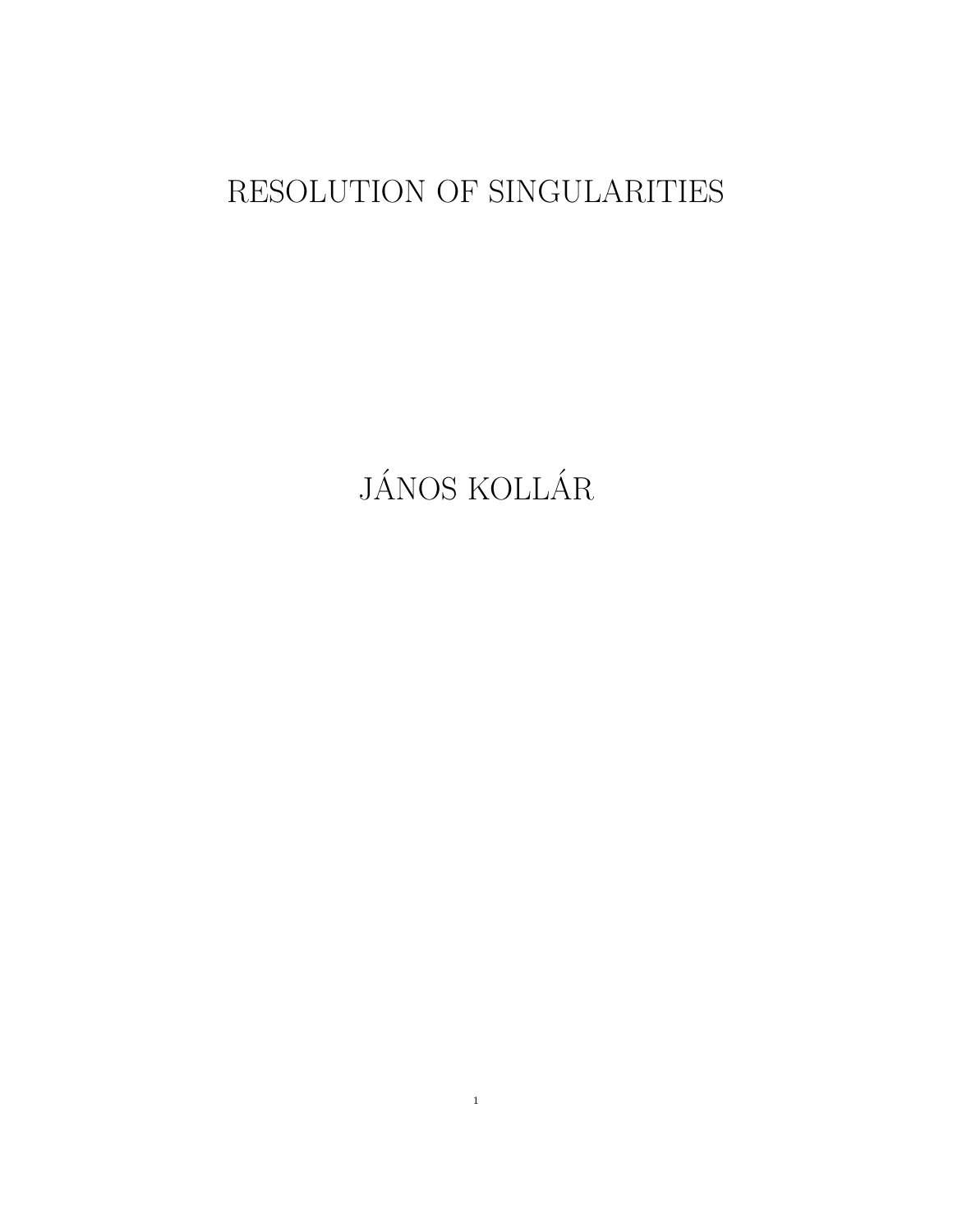## Strong resolution theorem

For every  $X$  (char. 0) there is  $f: X' \to X$  such that

 $(1)$  X' smooth,

2

- (2)  $f$ : composite of smooth blow ups,
- (3) isomorphism over  $X^{ns}$ ,
- (4)  $f^{-1}(\text{Sing } X)$  is normal crossings,
- (5) functorial on smooth morphisms,
- (6) functorial on field extensions.

Hironaka Giraud Villamayor, Bravo, Encinas Bierstone and Milman Encinas and Hauser Włodarczyk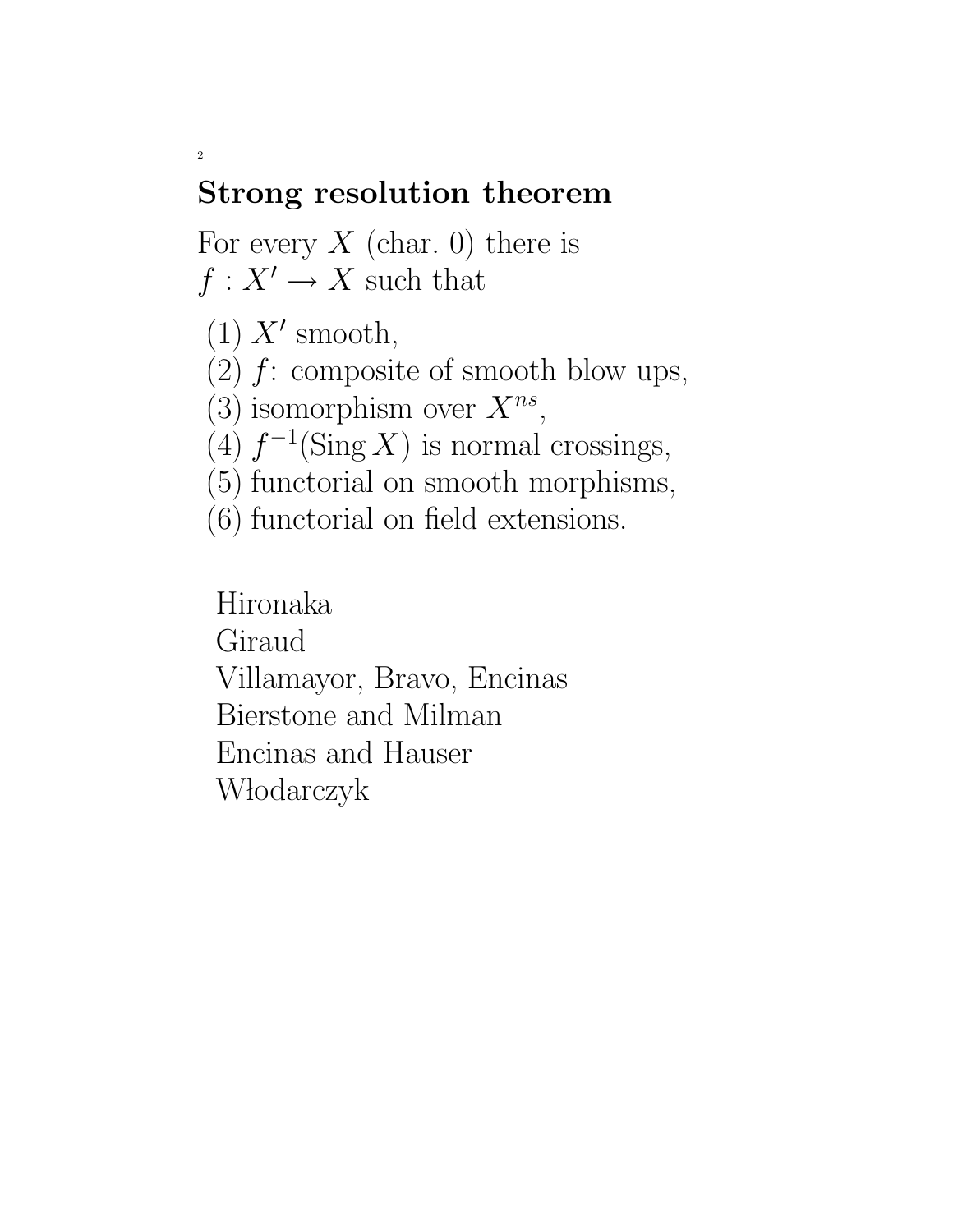#### Example

Resolving  $S := (x^2 + y^3 - z^6 = 0)$ (Secret: single elliptic curve  $(E^2) = -1$ ) Method:  $H := (x = 0)$  and use  $S \cap H$ .

Step 1. mult( $S \cap H$ ) =  $(y^3 - z^6 = 0) = 3$ but came from multiplicity 2 blow up until the mult. drops below 2.

2 blow ups to achieve this:



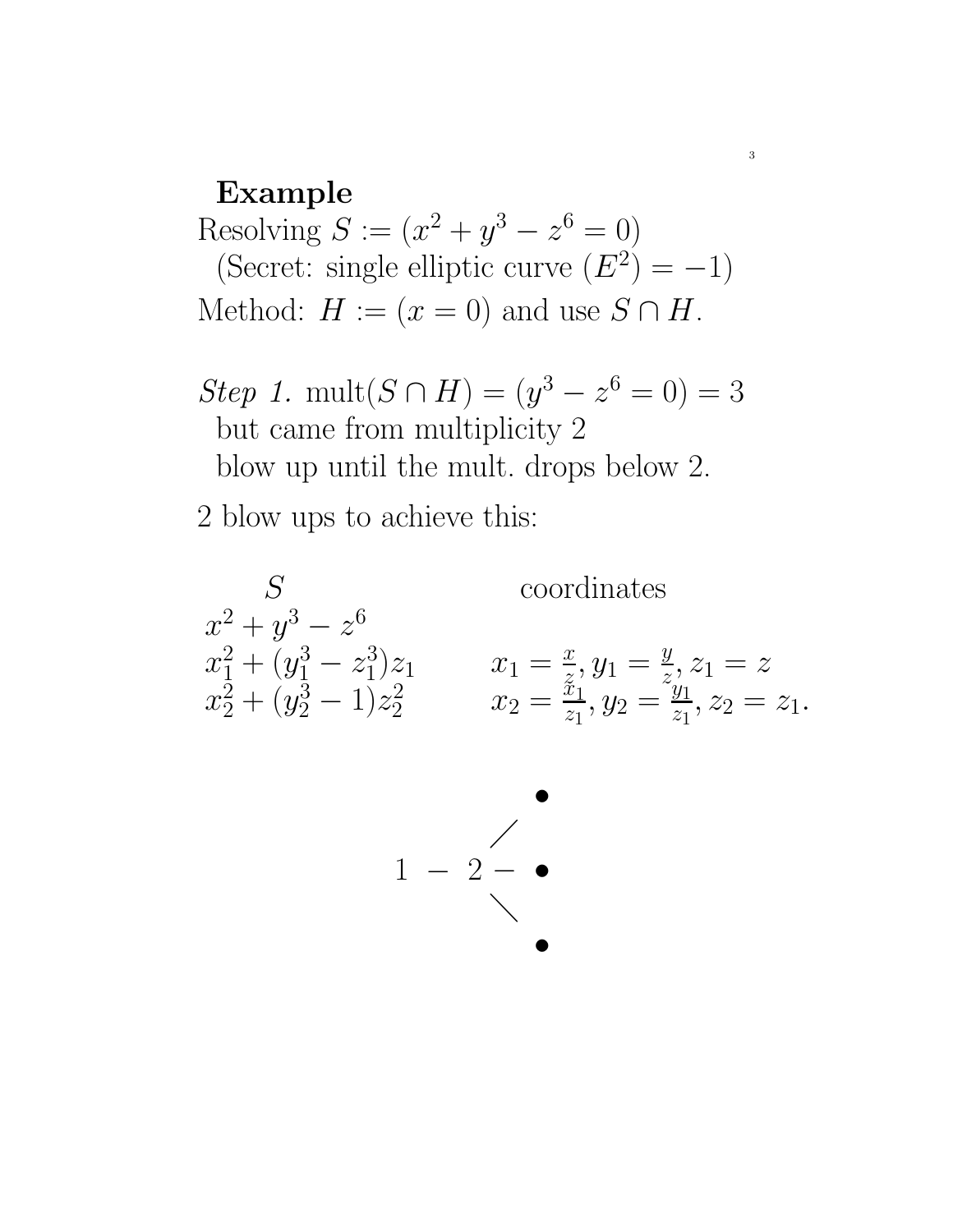*Step 2.* Make  $S \cap H$  disjoint from positive coeff. exceptional curves





one such curve:

4



where the boxed curve is elliptic.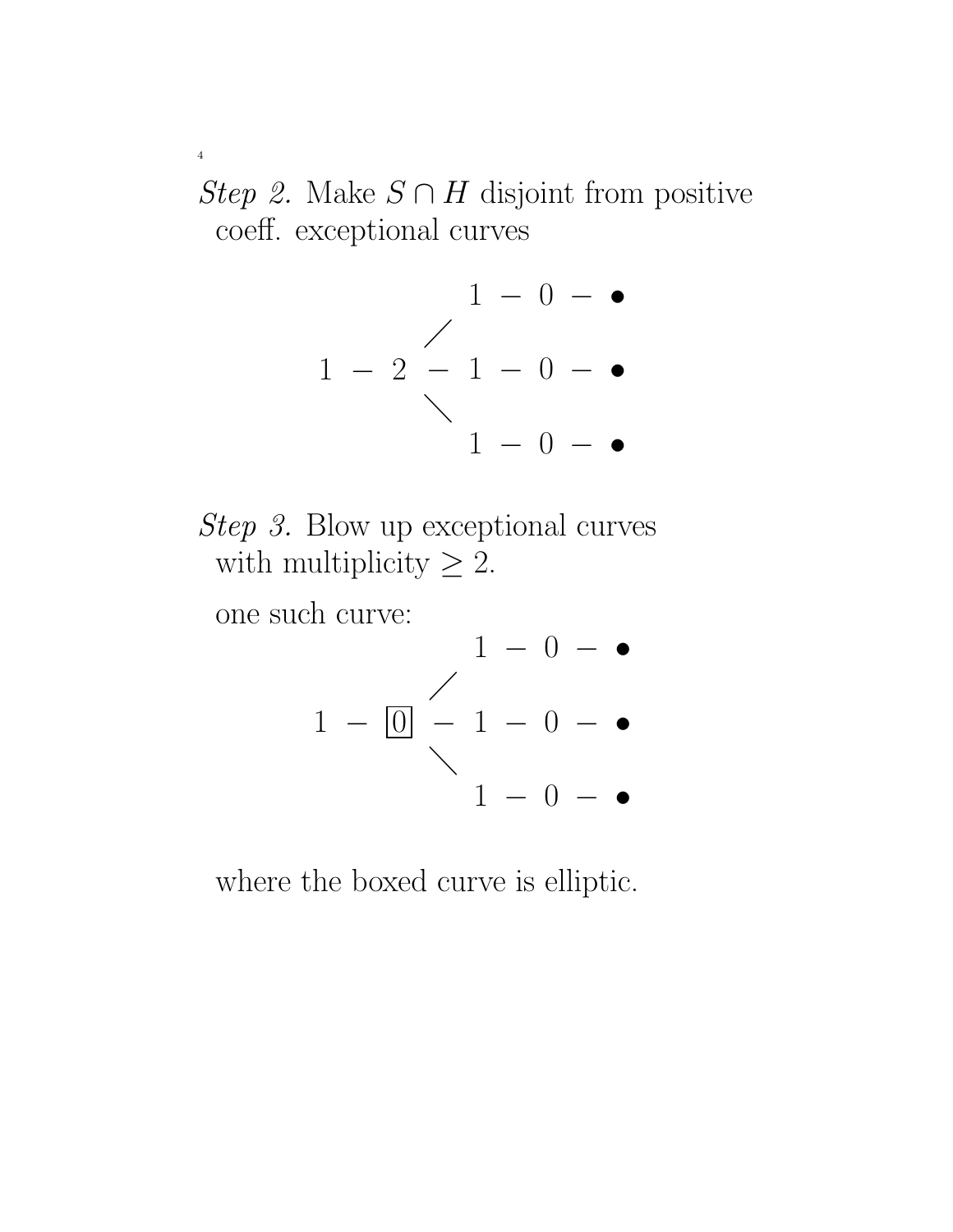## Problem 1.

Get too many curves.

Higher dimensions: no minimal resolution, we do not know which resolution is simple

5

No solution.

# Problem 2.

Reduction: from surfaces in  $\mathbb{A}^3$ to curves in  $\mathbb{A}^2$ ,

but exceptional curves and multiplicities treated differently.

Solution: marked ideals  $(I, m)$ .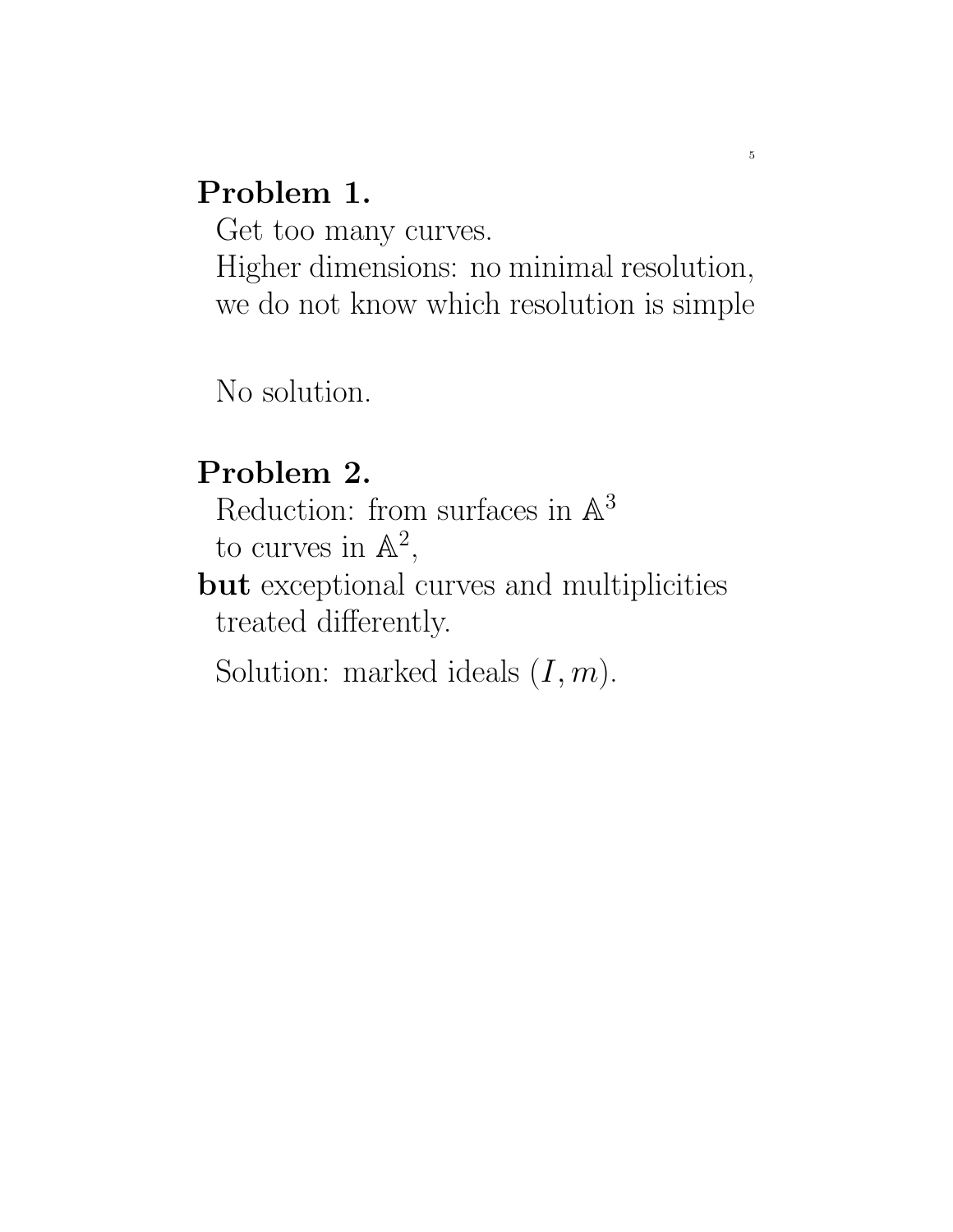### Problem 3.

6

S has multiplicity  $\lt 2$  along the birational transform of  $H$ , but what happens outside  $H$ ? Example:  $H' := (x - z^2 = 0)$ 

| S                            | H'          |
|------------------------------|-------------|
| $x^2 + y^3 - z^6$            | $x-z^2$     |
| $x_1^2 + (y_1^3 - z_1^3)z_1$ | $x_1 - z_1$ |
| $x_2^2 + (y_2^3 - 1)z_2^2$   | $x_2-1$     |

singular point not on  $H'$ 

Solution: careful choice of  $H$ maximal contact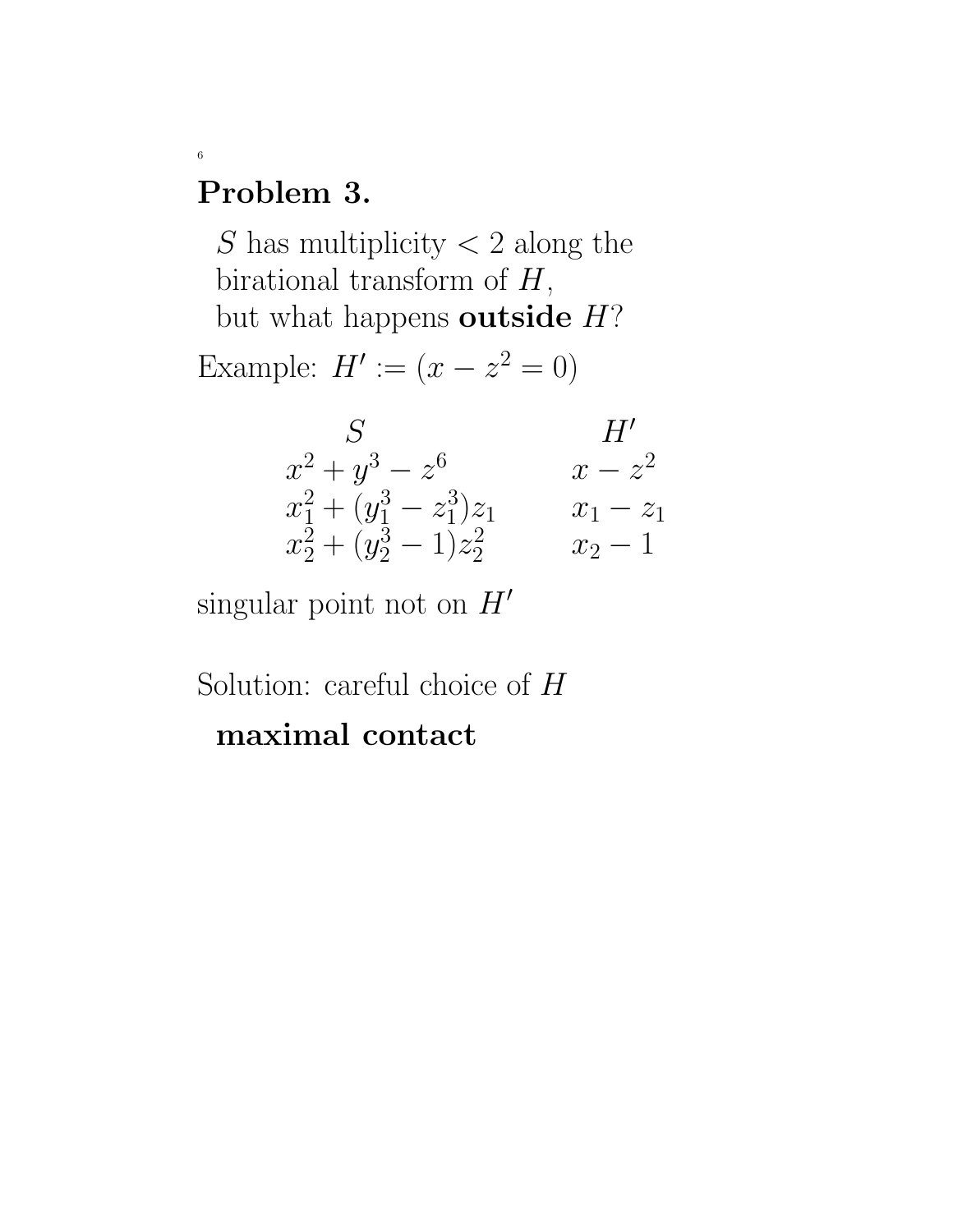#### Problem 4.

Too many singularities on H

Example:  $H'' := (x - z^3 = 0).$  $x^2 + y^3 - z^6 = (x - z^3)(x + z^3) + y^3$ so  $S|_{H''}$ : triple line. Really a problem?

7

Yes: induction ruined

Solution: *coefficient ideal*  $C(S)$ 

(i) resolving  $S$  is equivalent to "resolving"  $C(S)$ , and

(ii) resolving the traces  $C(S)|_H$ does not generate extra blow ups for S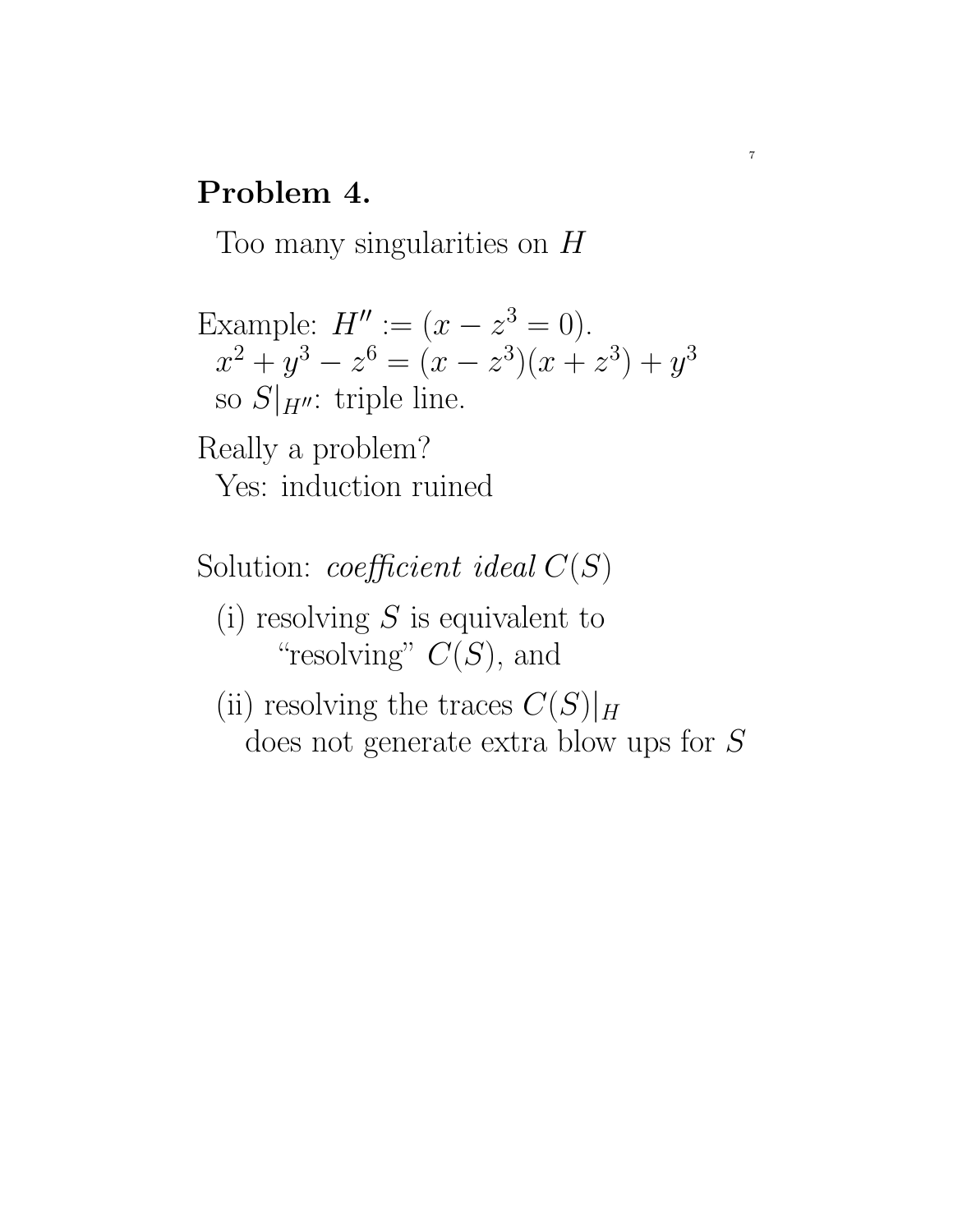#### Problem 5.

8

 $H$  not unique

e.g. automorphisms of S  $(x, y, z) \mapsto (x + y^3, y\sqrt[3]{1 - 2x - y^3}, z)$ Even with maximal contact choice of  $H$ ,  $S \cap H$  depends on H

Solution: ideal  $W(S)$  such that

- (i) resolving  $S$  is equivalent to resolving  $W(S)$ , and
- (ii)  $W(S)|_H$  are analytically isomorphic for all maximal contact  $H$ .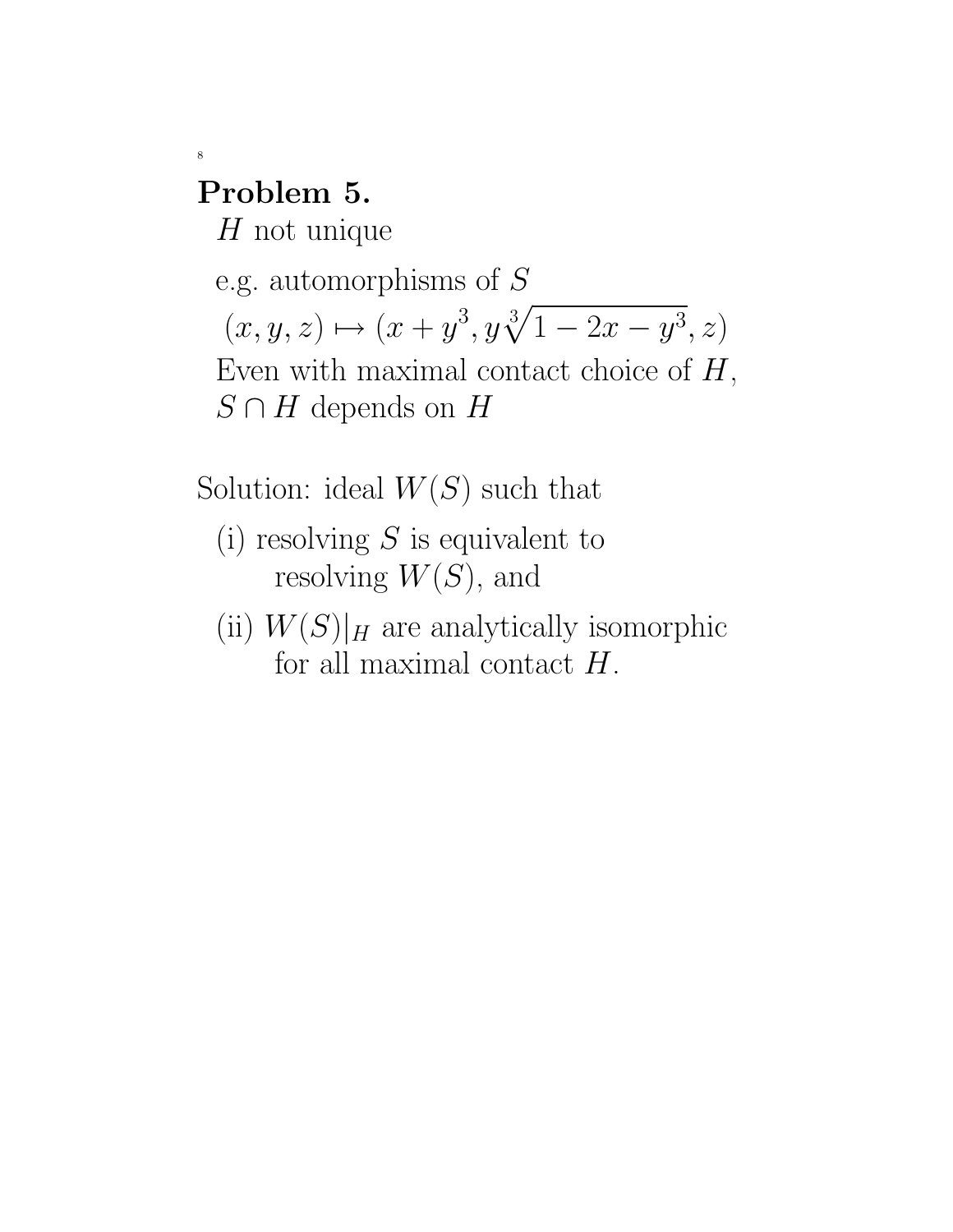# Problem 6.

(i) Many choices remain. functorial but not "canonical"

(ii) Computationally hopeless. Exponential increase in degrees and generators at each step.

No solutions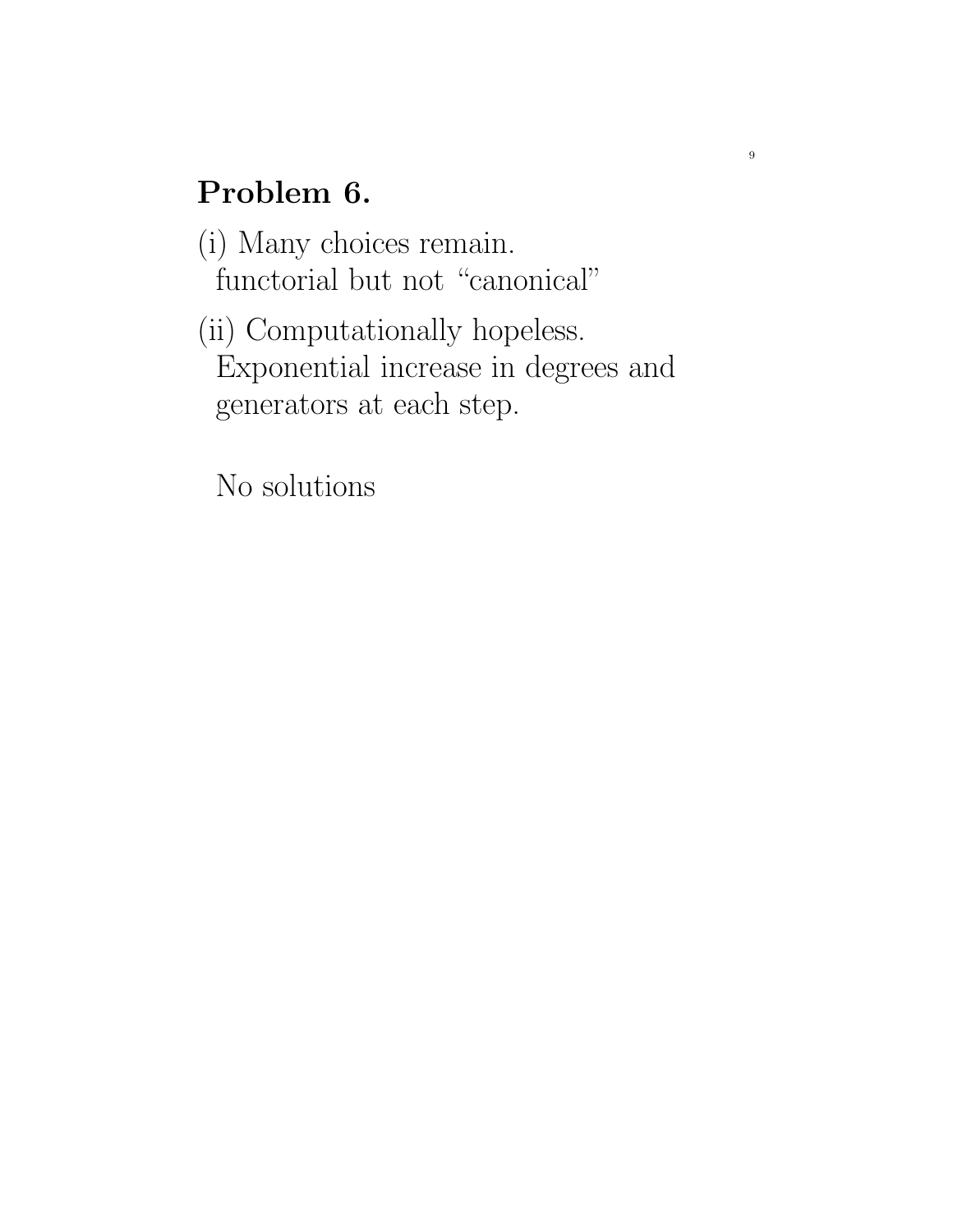# Principalization

10

Data:  $X$  smooth variety,  $I \subset \mathcal{O}_X$  ideal sheaf,  $E = \sum_i E_i$  normal crossing divisor with ordered index set

Blow ups: smooth centers, normal crossing with  $E$ 

# Strong principalization theorem

For every  $(X, I, E)$  (char. 0) there is  $f: X' \to X$  such that

(1)  $f^*I \subset \mathcal{O}_{X'}$  locally principal,

(2)  $f$ : composite of smooth blow ups,

(3) isomorphism over  $X \setminus \text{cosupp } I$ ,

(4)  $f^{-1}(E \cup \text{cosupp } I)$  is normal crossing,

(5) functorial on smooth morphisms,

(6) functorial on field extensions,

(7) functorial on closed embeddings.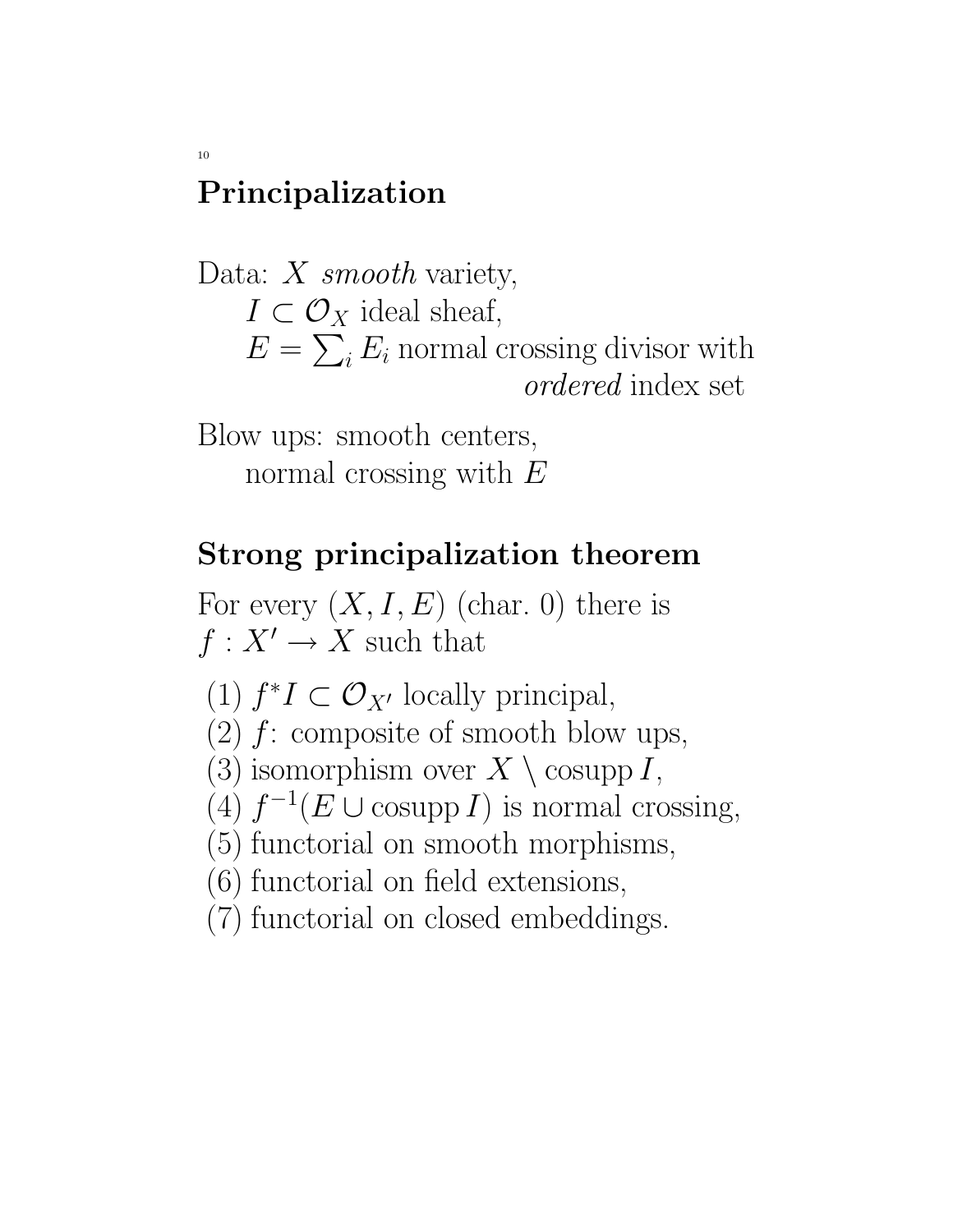Strong principalization  $\Rightarrow$  Resolution

Projective case take  $X \hookrightarrow \mathbb{P}^N$ ,  $N \geq \dim X + 2$ .  $I \subset \mathcal{O}_{\mathbb{P}^N}$  ideal sheaf of  $X, E = \emptyset$ 

Principalize  $(\mathbb{P}^N, I, \emptyset)$ .

 $I$  is not principal along  $X$ , so at some point, the birational transform  $X'$  of X is blown up.

**But:** we blow up only smooth centers, so  $X'$  is smooth.

Uniqueness? Local question.

Lemma. Let  $X \hookrightarrow \mathbb{A}^n$ ,  $X \hookrightarrow \mathbb{A}^m$ be closed embeddings. Then  $X \hookrightarrow \mathbb{A}^n \hookrightarrow \mathbb{A}^{n+m}$ , and  $X \hookrightarrow \mathbb{A}^m \hookrightarrow \mathbb{A}^{n+m}$ differ by an automorphism of  $\mathbb{A}^{n+m}$ .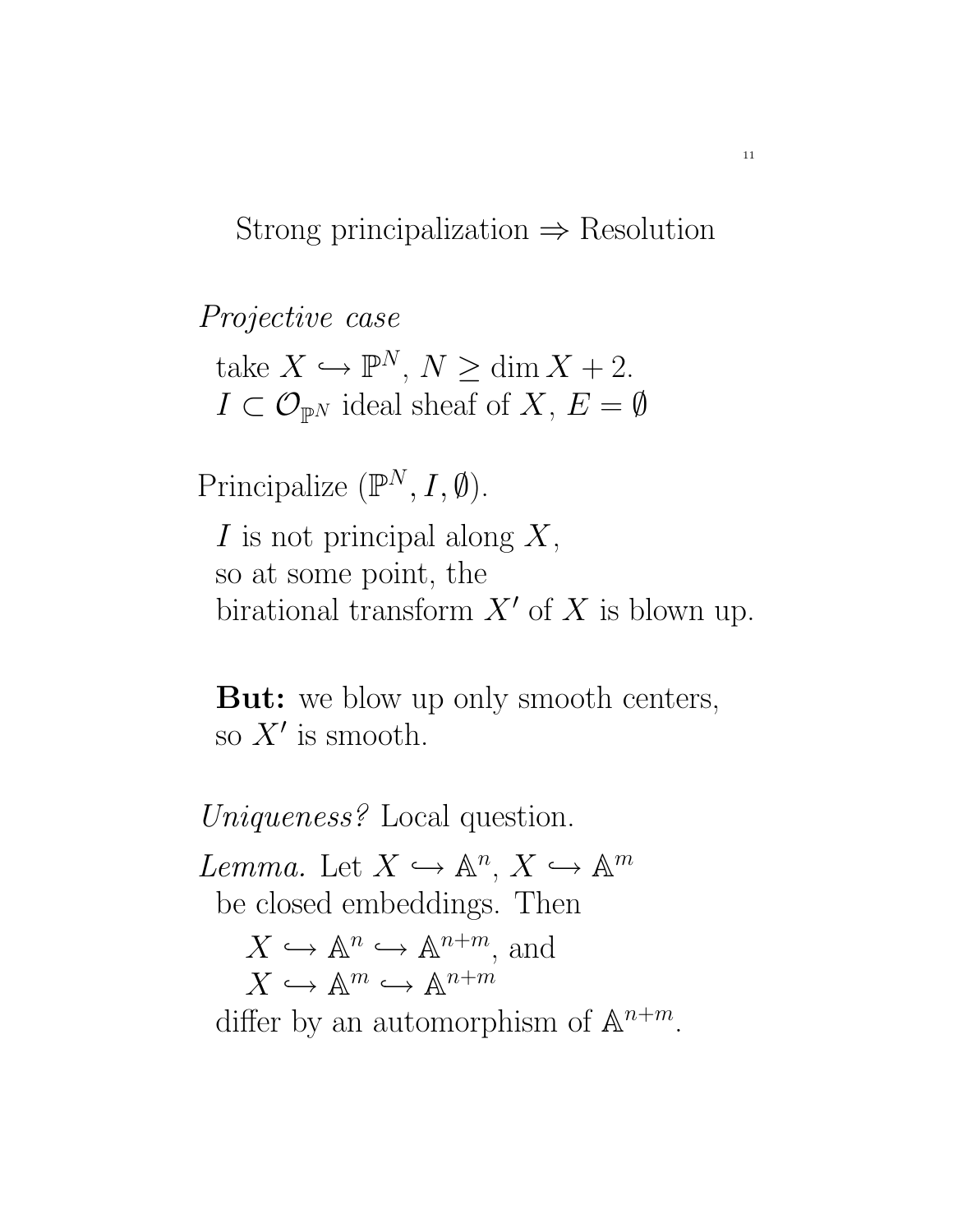$\operatorname{ord}_x I := \textbf{order}$  of vanishing of I at x max-ord  $I := \text{maximum } \{\text{ord}_x I : x \in X\}$ 

blow up Z to get 
$$
\pi : B_Z X \to X
$$
  
typical chart  $Z = (x_1 = \cdots = x_r = 0)$   
 $g(x_1, \ldots, x_n)$  pulls back to  
 $\pi^* g := g(x'_1 x'_r, \ldots, x'_{r-1} x'_r, x'_r, x_{r+1}, \ldots, x_n).$   
if ord<sub>Z</sub>  $I = s$  then  
 $g' := (x'_r)^{-s} g(x'_1 x'_r, \ldots, x'_{r-1} x'_r, x'_r, x_{r+1}, \ldots, x_n).$ 

Lemma. max-ord  $g' \leq 2$  max-ord  $g - s$ .

Our blow ups for the triple  $(X, I, E)$ :  $Z$  smooth, normal crossing with  $E$ ,  $\operatorname{ord}_Z I = \max$ -ord  $I = m$ .

New triple  $(X_1, I_1, E_1)$  $X_1 = B_Z X$  with  $F \subset B_Z X$  except. div.  $I_1 = \pi_*^{-1}$  $\mathcal{O}_{B_ZX}(mF)\cdot \pi^*I$  $E_1 = \pi_*^{-1}E + F$  (last divisor)

by lemma: max-ord  $I_1 \leq$  max-ord I.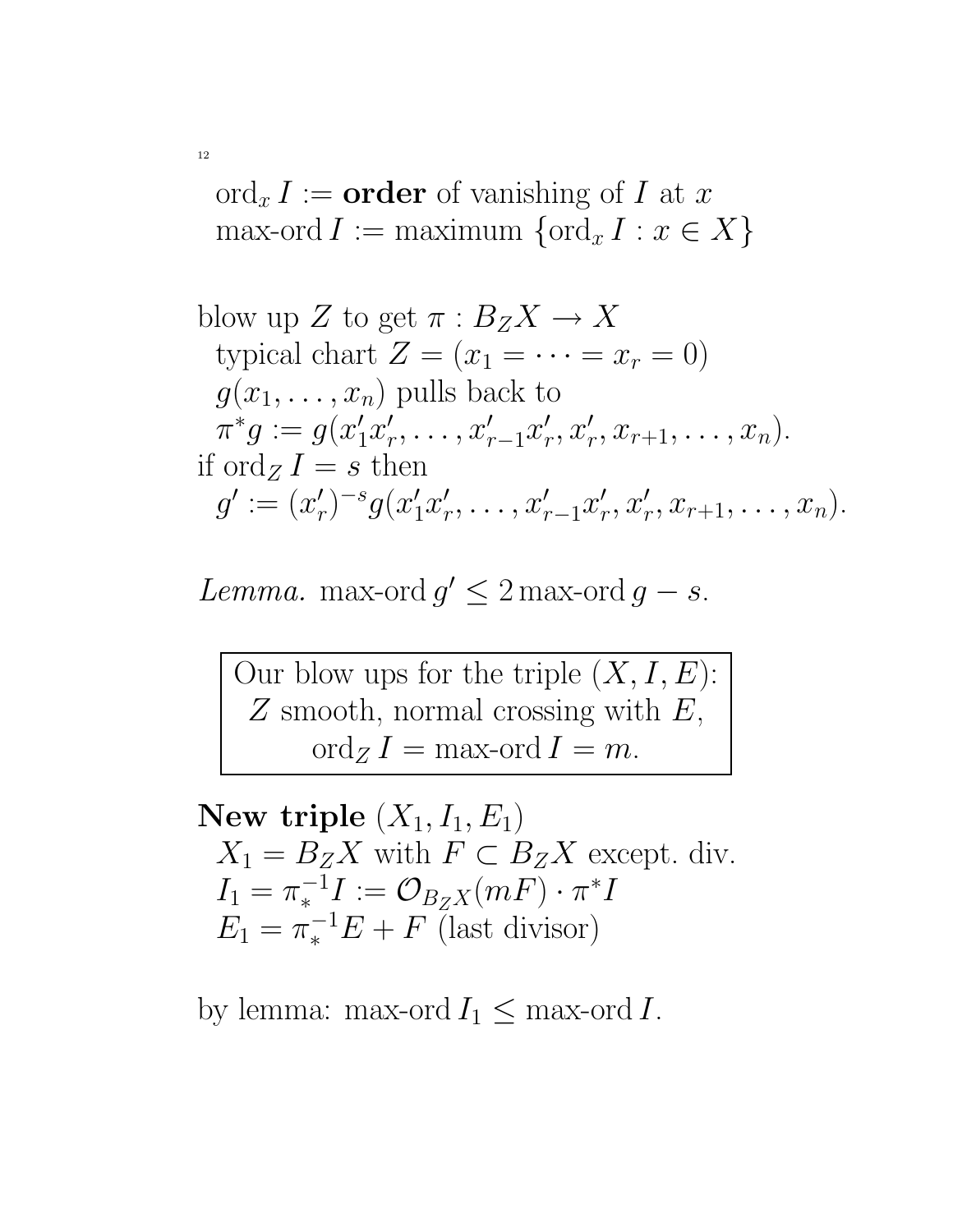#### Solution of Problem 2

marked ideals  $(I, m)$ Aim: for  $Z \subset H \subset X$ ,  $(\pi_H)_*^{-1}$  $\pi_*^{-1}(I|_H,m) := \text{trace of } \pi_*^{-1}$  $\int_{\ast}^{-1} I$  on  $B_Z H$ .

Our blow ups for the triple  $(X, I, m, E)$ :  $Z$  smooth, normal crossing with  $E$ , ord<sub>Z</sub>  $I \geq m$ .

New triple  $(X_1, I_1, m, E_1)$  $X_1 = B_Z X$  with  $F \subset B_Z X$  except. div.  $(I_1, m) = \pi_*^{-1}$  $\zeta_*^{-1}(I,m) := \mathcal{O}_{B_Z X}(mF) \cdot \pi^* I$  $E_1 = \pi_*^{-1}E + F$  (last divisor)

Note: for  $m = \max$ -ord I:

blow up segs. of order 
$$
m
$$
 for  $(X, I)$ 

\n||

\nblow up segs. of order  $\geq m$  for  $(X, I, m)$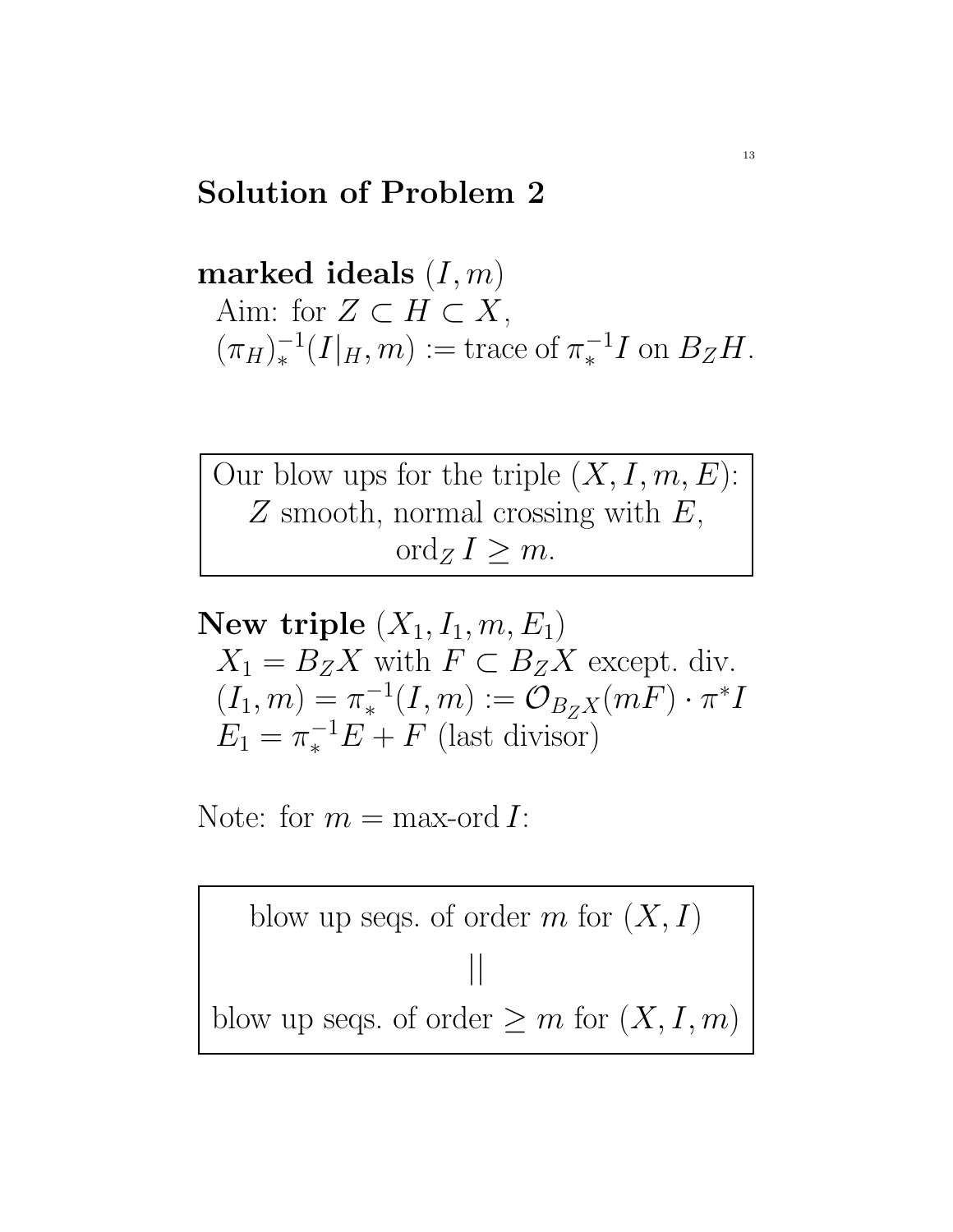#### Order reduction for ideals

For  $(X, I, E)$  and  $m = \max$ -ord I, there is  $(X', I', E')$  and  $\Pi : X' \to X$  s.t.

(1)  $\Pi$  is composite of order m blow ups

$$
\Pi : (X', I', E') = (X_r, I_r, E_r) \xrightarrow{\pi_{r-1}} \cdots
$$
  

$$
(X_1, I_1, E_1) \xrightarrow{\pi_0} (X_0, I_0, E_0) = (X, I, E),
$$

- (2) max-ord  $I' < m$ , and
- (3) functoriality properties.

# Order reduction for marked ideals For  $(X, I, m, E)$ , there is  $(X', I', m, E')$  and  $\Pi : X' \to X$  s.t. (1)  $\Pi$  is composite of order  $\geq m$  blow ups  $\Pi: (X', I', m, E') = (X_r, I_r, m, E_r) \stackrel{\pi_{r-1}}{\longrightarrow} \cdots$  $\cdots \stackrel{\pi_0}{\longrightarrow} (X_0, I_0, m, E_0) = (X, I, m, E),$ (2) max-ord  $I' < m$ , and (3) functoriality properties.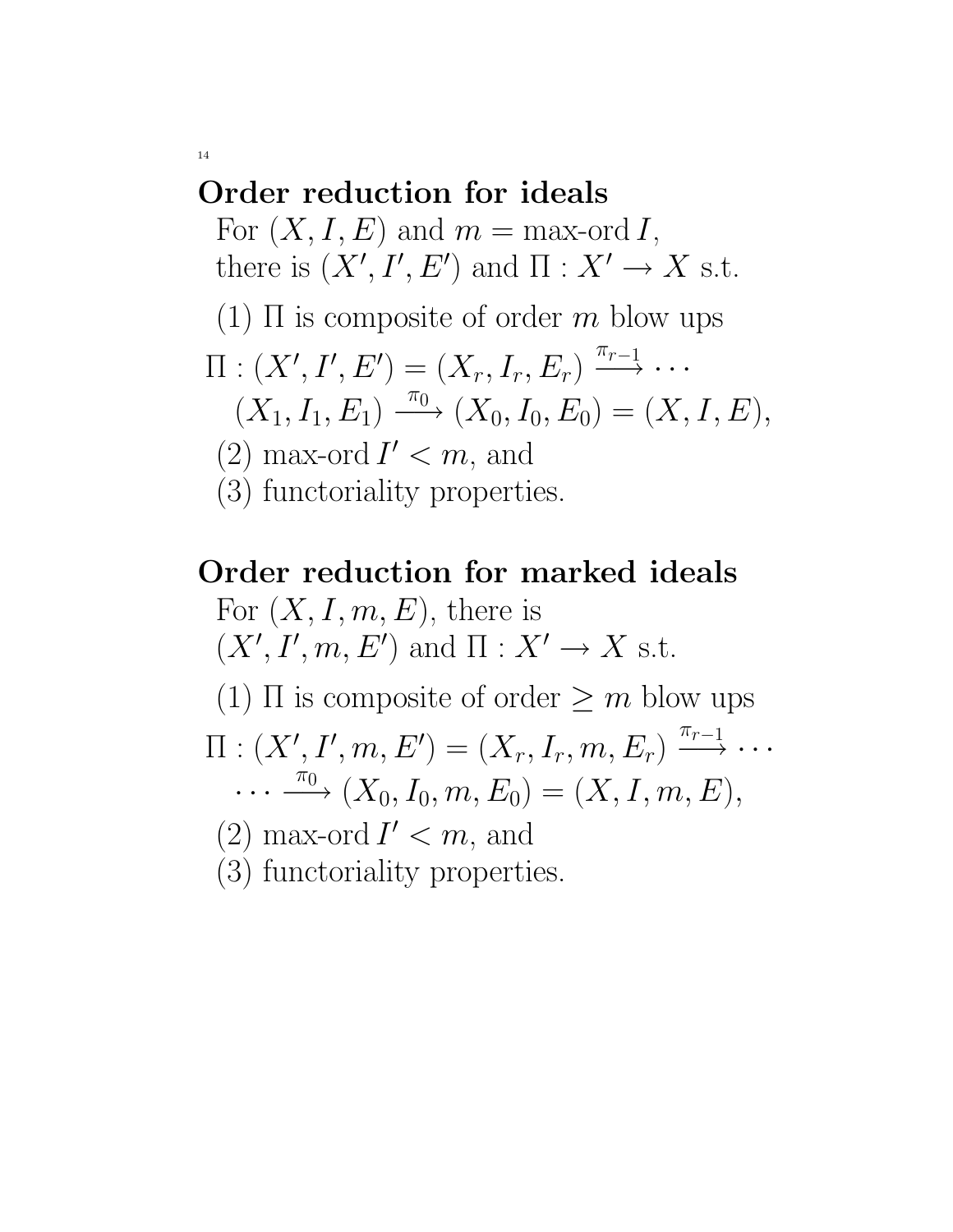#### Spiraling induction

Order reduction, marked ideals, dim =  $n - 1$ ⇓ Order reduction, ideals, dim  $=n$ ⇓ Order reduction, marked ideals,  $dim = n$ 

Hard: first arrow Easy: second arrow

> Order reduction ⇓ Principalization

Proof: In *m* steps, reduce order to 0:  $\Pi_*^{-1}$  $\zeta_*^{-1}I = \mathcal{O}_{X'}$ . Thus  $\Pi^*I = \mathcal{O}_{X'}(-\sum c_i E_i)$  for some  $c_i$ .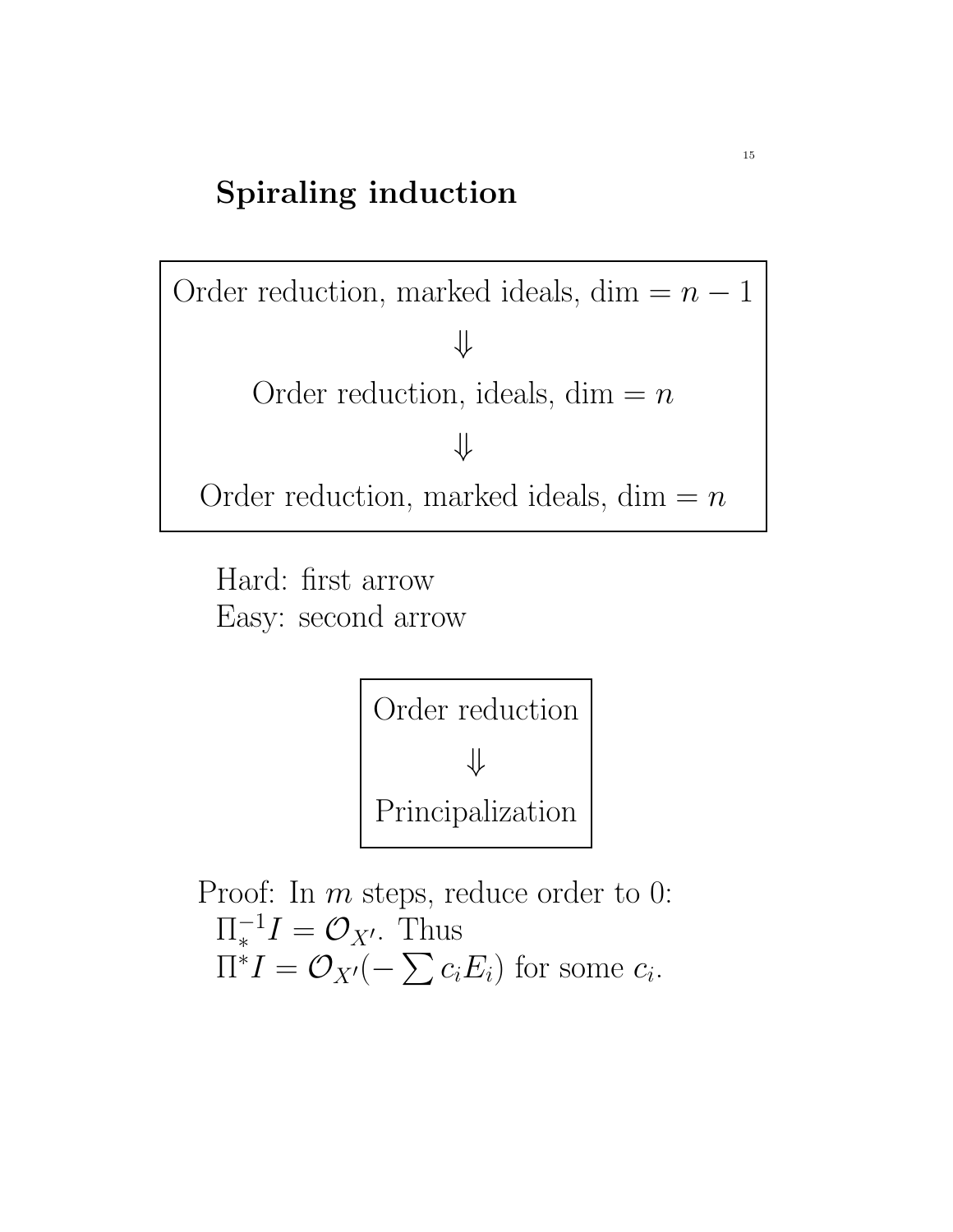#### Structure of the proof

- Step 1. Solve Problem 2 using marked ideals
- Step 2. Solve Problem 3 using maximal contact
- Step 3. Solve Problem 4 for D-balanced ideals
- Step 4. Solve Problem 5 for MC-invariant ideals
- Step 5. Given I, find  $W(I)$  such that
	- (i) order reduction for  $(X, I, E)$ is equivalent to order reduction for  $(X, W(I), m!, E)$ , (ii)  $W(I)$  is D-balanced and MC-invariant
- Step 6. Complete the spiraling induction.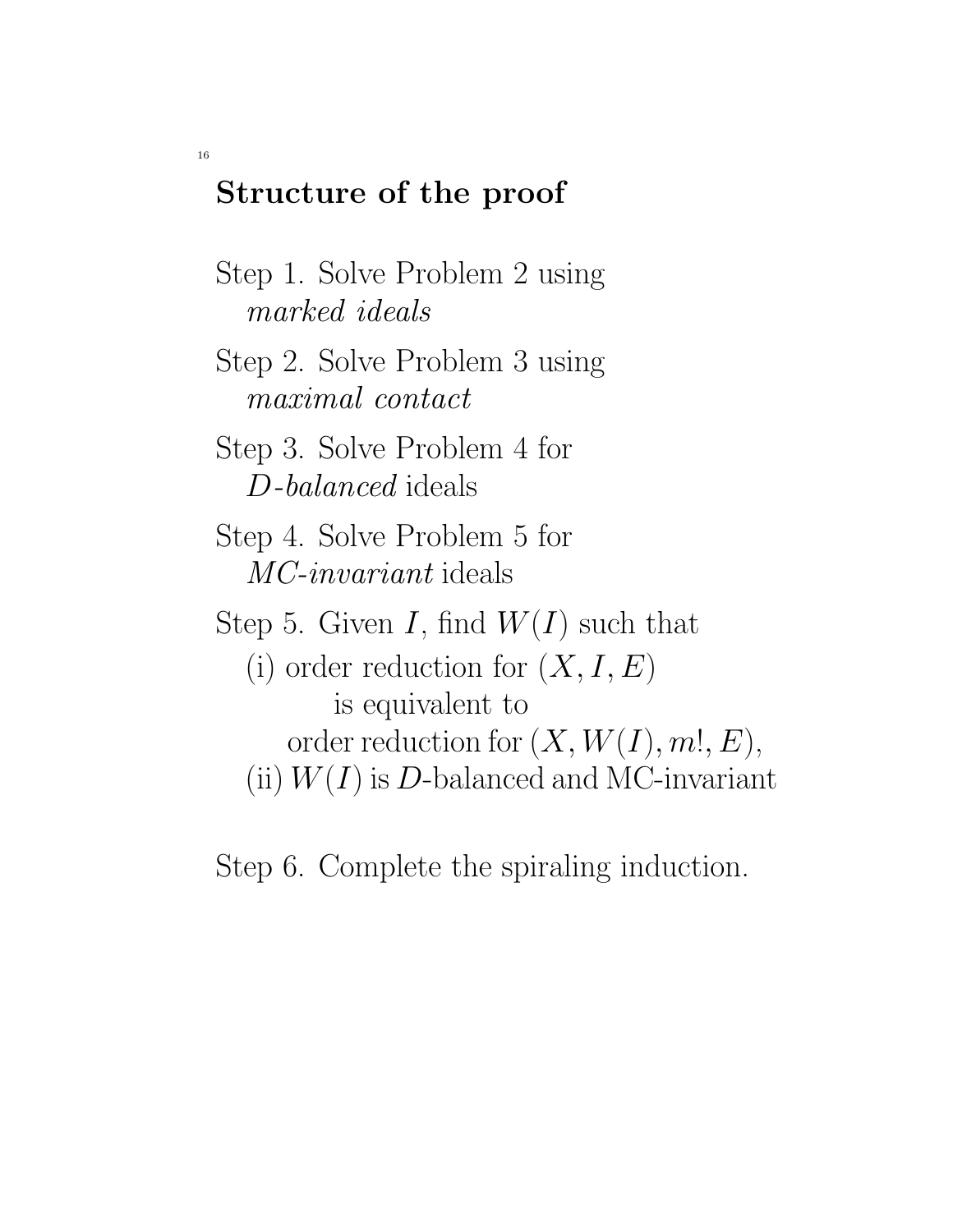#### Derivative ideals

$$
D(I) := \left(\frac{\partial g}{\partial x} : g \in I, x : \text{loc. coord.}\right)
$$
  

$$
D^{r+1}(I) := D(D^r(I))
$$
  
D lowers order by 1, so  

$$
D^r(I, m) := (D^r(I), m - r)
$$

#### Key computation

Blow up  $Z = (x_1 = \cdots = x_r = 0)$ :  $y_1 = \frac{x_1}{x_r}$  $\frac{x_1}{x_r}, \ldots, y_{r-1} = \frac{x_{r-1}}{x_r}$  $\frac{r-1}{x_r}, y_r = x_r, \ldots, y_n = x_n$ 

$$
\pi_*^{-1}\left(\frac{\partial}{\partial x_j}f, m-1\right) = \frac{\partial}{\partial y_j}\pi_*^{-1}(f, m) \text{ for } j < r,
$$
  
\n
$$
\pi_*^{-1}\left(\frac{\partial}{\partial x_j}f, m-1\right) = y_r\frac{\partial}{\partial y_j}\pi_*^{-1}(f, m) \text{ for } j > r,
$$
  
\n
$$
\pi_*^{-1}\left(\frac{\partial}{\partial x_r}f, m-1\right) = y_r\frac{\partial}{\partial y_r}\pi_*^{-1}(f, m)
$$
  
\n
$$
-y_r\sum_{i < r}\frac{\partial}{\partial y_i}\pi_*^{-1}(f, m) +
$$
  
\n
$$
+m \cdot \pi_*^{-1}(f, m)(-1)
$$

Corollary:  $\Pi_*^{-1}$  $\Gamma_*^{-1}\big(D^j(I,m)\big)\subset D^j\big(\Pi_*^{-1}\big)$  $^{-1}_{*}(I,m)$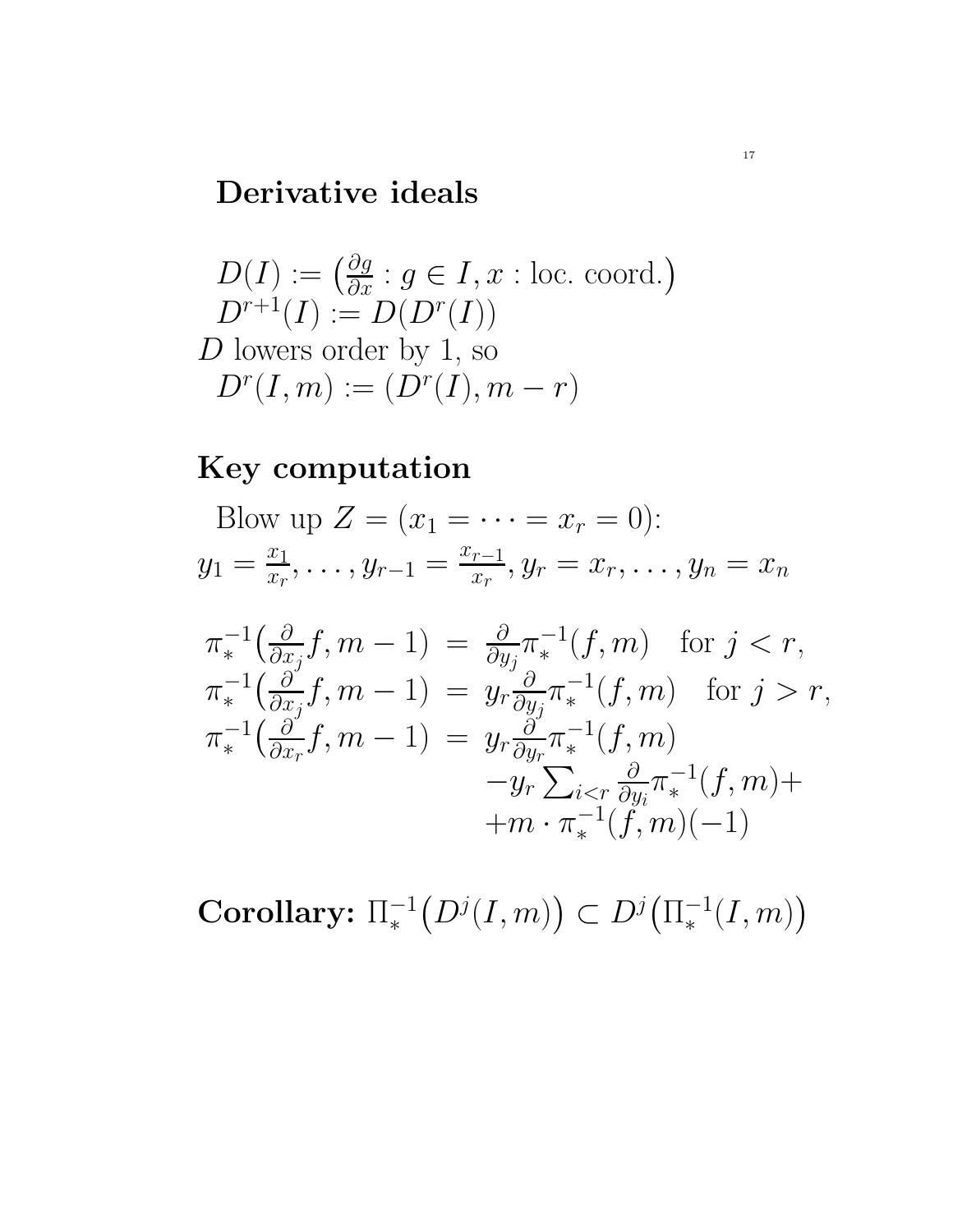#### Solution of Problem 3

18

**Corollary:** Any order  $\geq m$  blow up seq.  $\Pi: (X', I', m, E') = (X_r, I_r, m, E_r) \stackrel{\pi_{r-1}}{\longrightarrow} \cdots$  $\cdots \stackrel{\pi_0}{\longrightarrow} (X_0, I_0, m, E_0) = (X, I, m, E),$ gives order  $\geq j$  blow up seq.  $\Pi: (X',J',j,E')=(X_r,J_r,j,E_r) \stackrel{\pi_{r-1}}{\longrightarrow} \cdots$  $\overline{\longrightarrow}^{\pi_0} (X_0, J_0, j, E_0) = (X, D^{m-j}(I), j, E).$ 

**Maximal contact:**  $j = 1$  case:  $MC(I) = D^{m-1}(I)$  maximal contact ideal

max-ord  $MC(I) = 1$ , so for general  $h \in I_x$  $H := (h = 0)$  is smooth at x and if  $H$  is smooth (ok on open subset) then

#### Going down theorem

Blow up segs. of order 
$$
m
$$
 for  $(X, I)$ 

\n $\bigcap$ 

\nBlow up segs. of order  $\geq m$  for  $(H, I|_H, m)$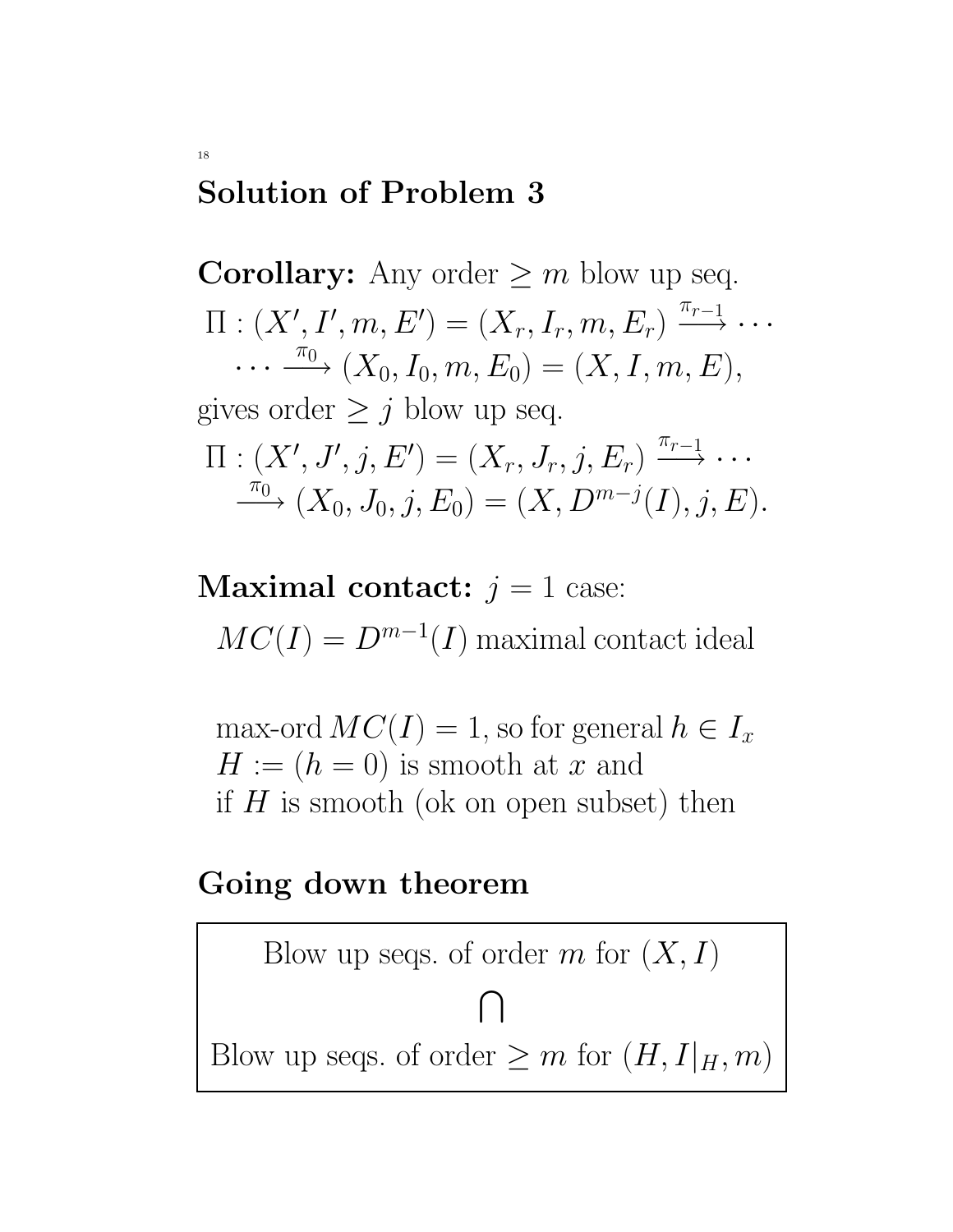#### Tuning ideals

**Corollary:** Any order  $\geq m$  blow up seq. starting with  $(X, I, m, E)$ gives order  $\geq \sum_i j_i$  blow up seq. starting with  $(X, \prod$ i  $D^{m-j_i}(I), \sum$ i  $j_i, E).$ 

Definition:  
\n
$$
W(I) := \left\langle \prod_j \left( D^{m-j}(I) \right)^{c_j} : \sum_j j \cdot c_j \geq m! \right\rangle
$$

Since  $W(I) \supset I^{(m-1)!}$ , we get

## Theorem

Order reduction for 
$$
(X, I, m, E)
$$
.  
\n $\updownarrow$   
\nOrder reduction for  $(X, W(I), m!, E)$ .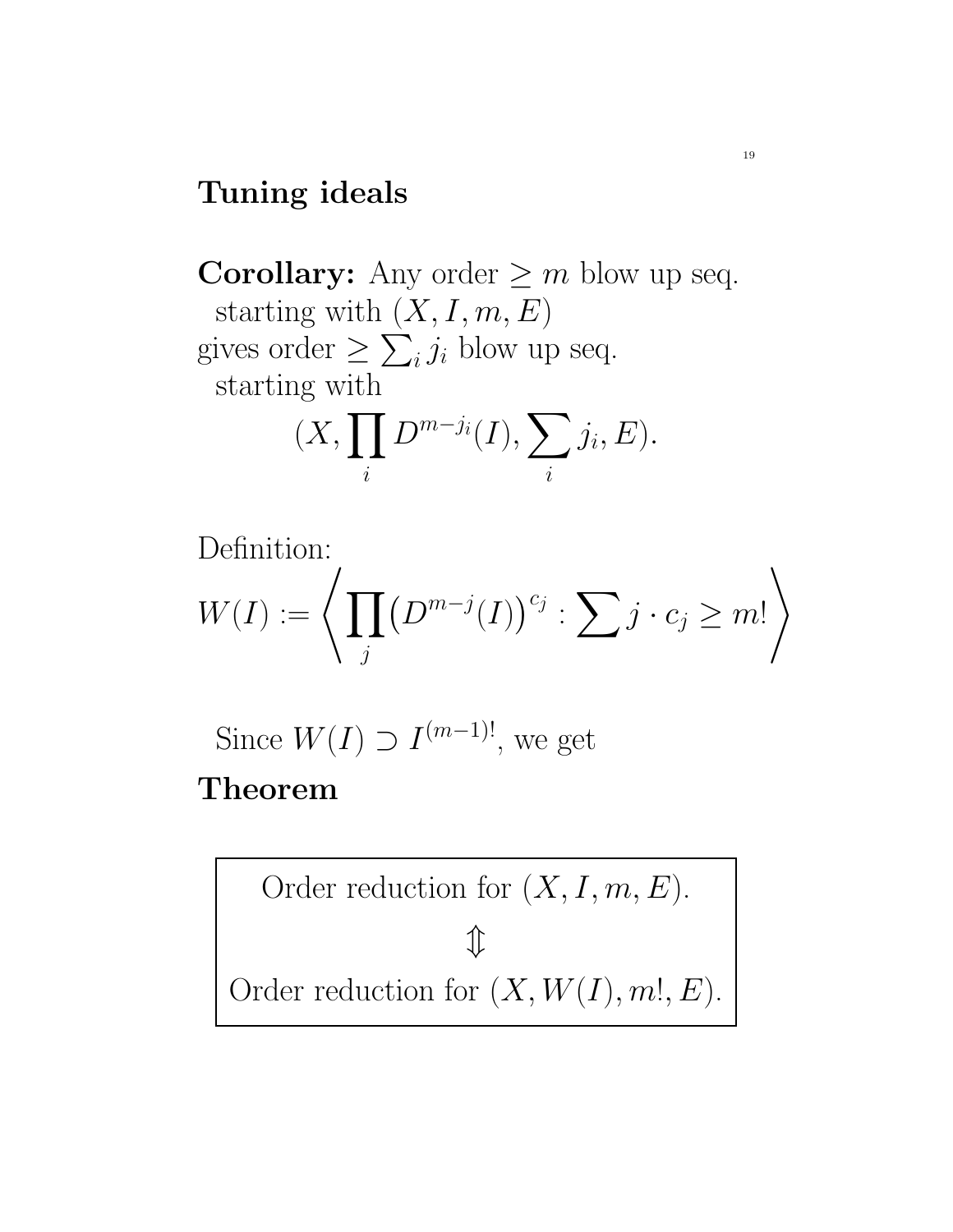#### Derivatives and restriction

20

Problem. Multiplicity jumps in restriction e.g.  $(xy - z^n)|_{(y=0)}$ Defn. cosupp $(I, m) = \{x : \text{ord}_x I \ge m\}.$ Problem again:  $S \cap \text{cosupp}(I, m) \subset \text{cosupp}(I|_S, m)$ and  $=$  holds only for  $m = 1$ .

**Theorem.** 
$$
S \subset X
$$
 smooth, then  
\n $S_r \cap \text{cosupp}(\Pi_*^{-1}(I, m)) =$   
\n $= \bigcap_{j=0}^m \text{cosupp}(\Pi|_{S_r})_*^{-1}((D^jI)|_S, m - j)$ 

Solution attempt:

 $\mathrm{cosupp}(I, m) = \mathrm{cosupp}(D^{m-1}(I), 1)$ Other problem: Set  $S := (x_1 = 0)$ , then  $D(I|_S) \subsetneq D(I)|_S$  since  $\partial/\partial x_1$  is lost.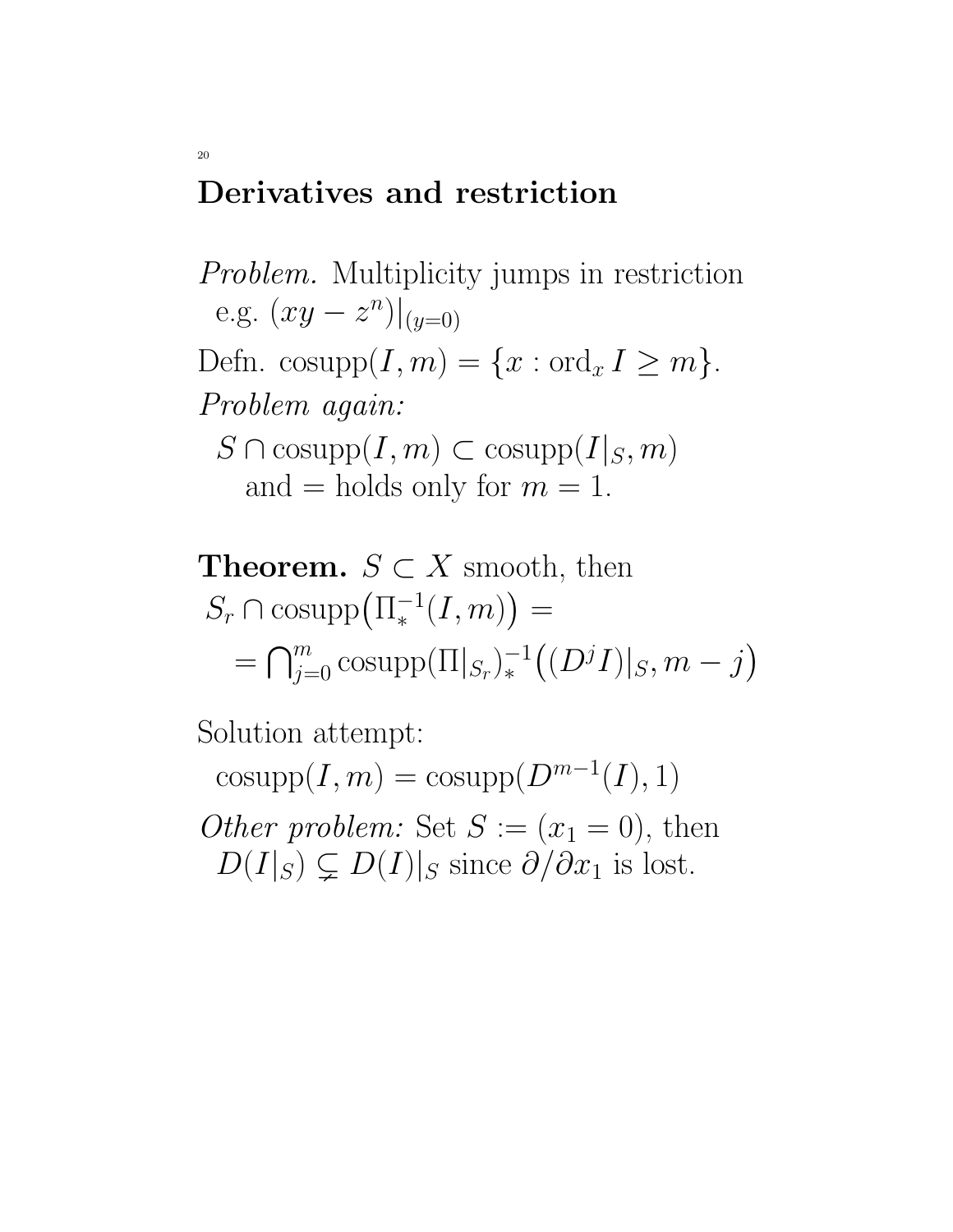#### Solution: (i) Set  $D_{\log S} := \langle x_1 \frac{\partial}{\partial x}$  $\frac{\partial}{\partial x_1}, \frac{\partial}{\partial x}$  $\frac{\partial}{\partial x_2},\ldots,\rangle$ then:  $D(I|_S) = D_{logS}(I)|_S$ . (ii)  $D^{s}(I) =$  (well defined as filtration)  $= D^s_{\rm lc}$  $\frac{s}{\log S}(I) + D_{\log S}^{s-1}$  $\frac{s-1}{\log S} \Bigl( \frac{\partial I}{\partial x} \Bigr)$  $\partial x_1$  $+\cdots+\left(\frac{\partial^s I}{\partial x^s}\right)$  $\overline{\partial} x_1^s$ 1  $\big)$

Restrict to *S*:  
\n
$$
(D^s I)|_S = D^s (I|_S) + D^{s-1} \left(\frac{\partial I}{\partial x_1}|_S\right) + \dots + \left(\frac{\partial^s I}{\partial x_1^s}|_S\right)
$$
\nApply this to  $\pi_*^{-1}(I, m)$  with chart  
\n
$$
y_1 = \frac{x_1}{x_r}, \dots, y_{r-1} = \frac{x_{r-1}}{x_r}, y_r = x_r, \dots, y_n = x_n:
$$
\n
$$
D^s \pi_*^{-1}(I, m) = \sum_{j=0}^s D^{s-j}_{\log S_1} \left(\frac{\partial^j \pi_*^{-1}(I, m)}{\partial y_1^j}\right)
$$

Usually diff. does not commute with birational transforms, but it does so for  $\partial/\partial x_1$  and  $\partial/\partial y_1$ , so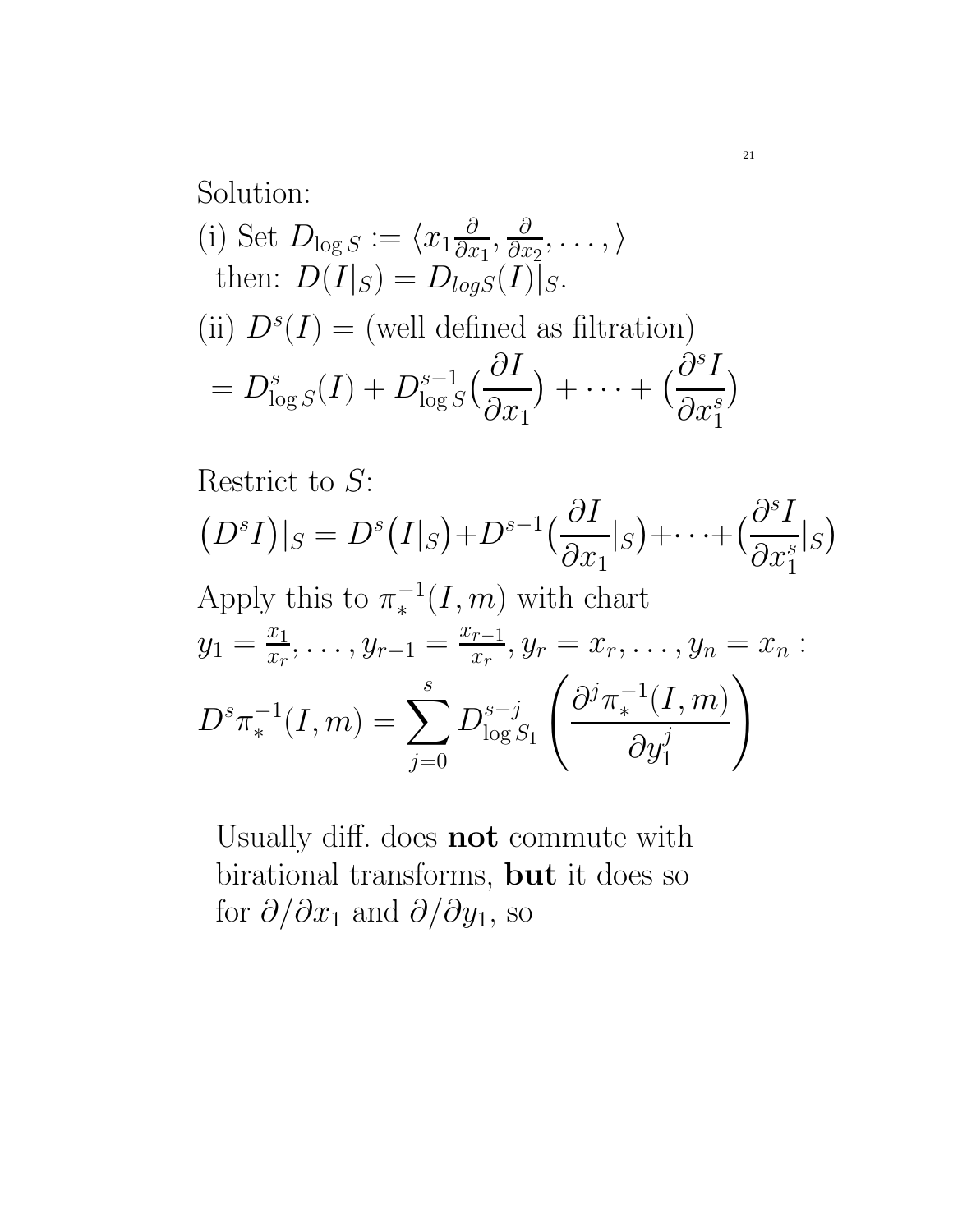$$
D^{s}\pi_{*}^{-1}(I,m) = \sum_{j=0}^{s} D_{\log S_{1}}^{s-j}\pi_{*}^{-1}\left(\frac{\partial^{j}(I,m)}{\partial x_{1}^{j}}\right)
$$

For a sequence of blow ups Π:

$$
D^{s}\Pi_{*}^{-1}(I,m) = \sum_{j=0}^{s} D_{\log S_r}^{s-j} \Pi_{*}^{-1} \left( \frac{\partial^{j}(I,m)}{\partial x_1^{j}} \right)
$$

increasing the summands on the right:

$$
D^{s} \Pi_{*}^{-1}(I, m) = \sum_{j=0}^{s} D_{\log S_r}^{s-j} \Pi_{*}^{-1}(D^{j} I, m-j)
$$

restricting to  $S_r$ :

$$
(D^{s}\Pi_{*}^{-1}(I,m))|_{S_r} =
$$
  
=  $\sum_{j=0}^{s} D^{s-j}(\Pi|_{S_r})_{*}^{-1}((D^{j}I)|_{S_r}, m-j)$ 

For  $s = m - 1$ , take cosupport to get the theorem.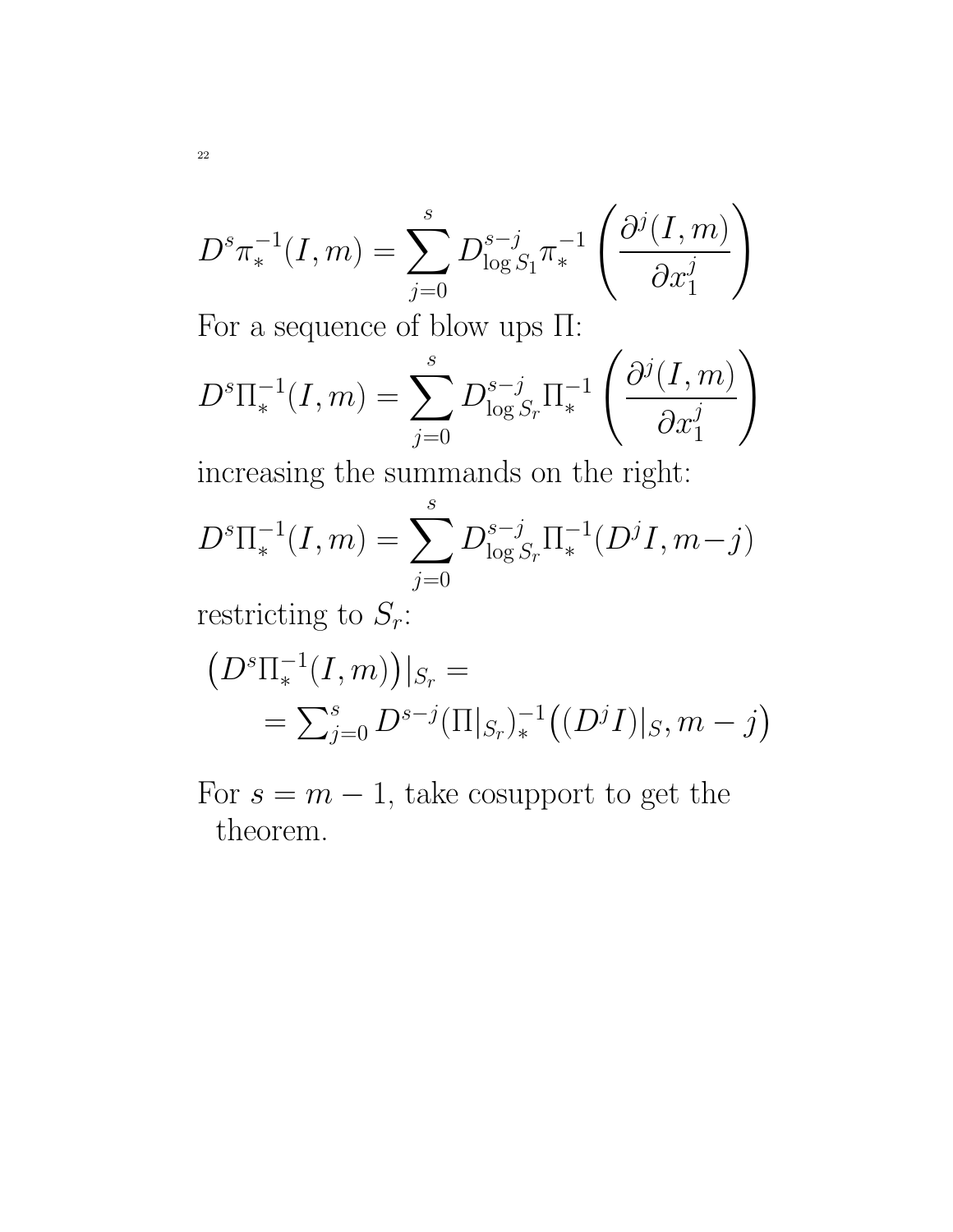## Solution of Problem 4.

D-balanced:  $(D^{j}(I))^{m} \subset I^{m-j} \quad \forall j < m$ 

#### Going up theorem

I: D-balanced,  $S \subset X$  smooth such that

- (i)  $S \not\subset \text{cosupp}(I, m), m = \text{max-ord } I,$
- (ii)  $E|_S$  is normal crossing,

then:

blow up seqs. of order  $m$  for  $(X, I, E)$ .

 $\bigcup$ blow up seqs. of order  $\geq m$  for  $(S, I|_S, m, E|_S)$ .

Proof:

$$
\begin{aligned}\n&\text{cosupp}(\Pi|_{S_r})_*^{-1}((D^jI)|_S, m-j) \\
&= \text{cosupp}(\Pi|_{S_r})_*^{-1}((D^jI)^m|_S, m(m-j)) \\
&\text{(since } (D^j(I)|_S)^m \subset (I|_S)^{m-j} \\
&\sup(\Pi|_{S_r})_*^{-1}(I^{m-j}|_S, m(m-j)) \\
&= \text{cosupp}(\Pi|_{S_r})_*^{-1}(I|_S, m)\n\end{aligned}
$$

Thus

 $S_r \cap \mathrm{cosupp}(\Pi_*^{-1})$  $\binom{-1}{*}(I,m) = \text{cosupp}(\Pi|_{S_r})_*^{-1}$  ${}^{-1}_*(I|_S,m)$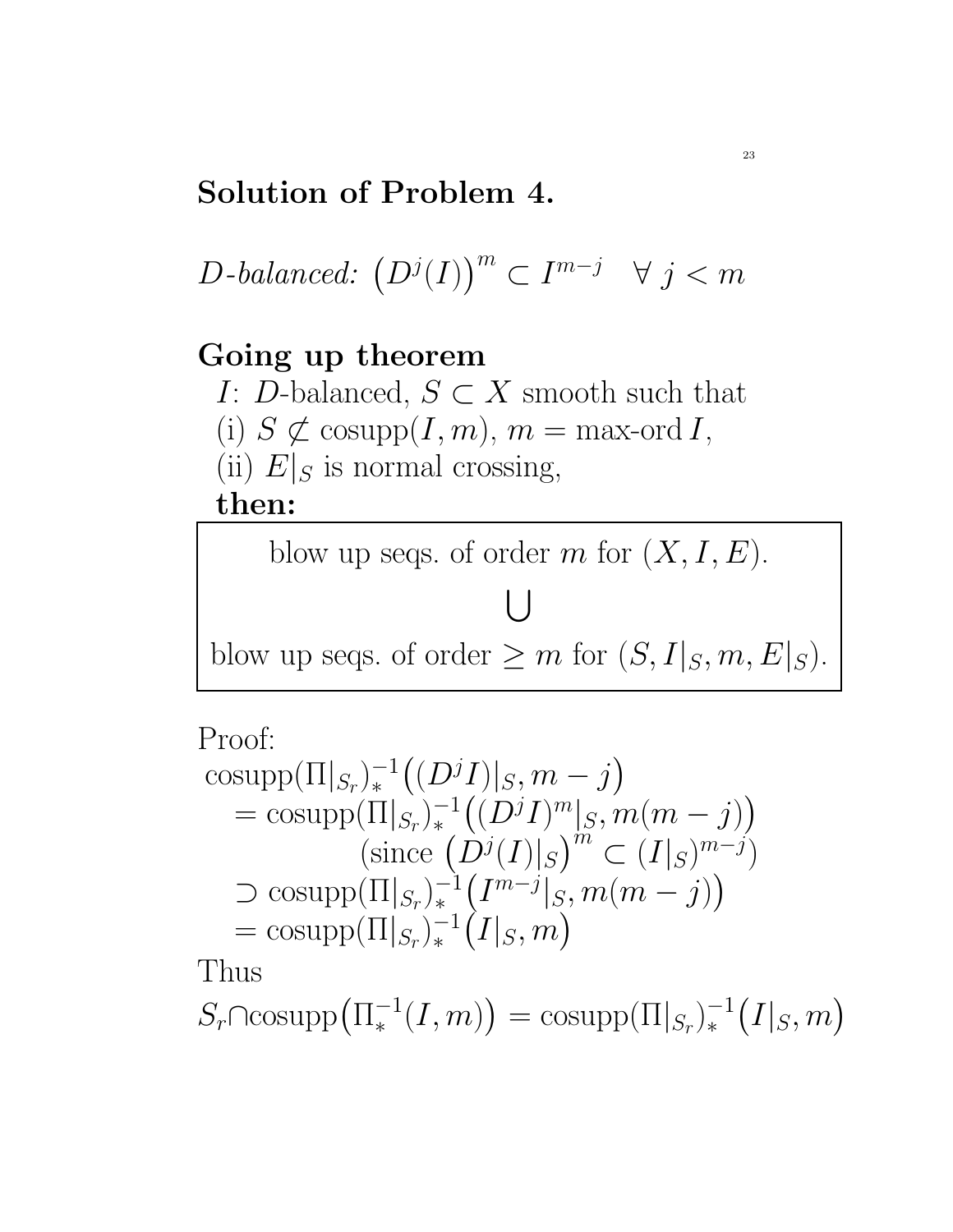# Going up and down theorem

I: D-balanced,  $H \subset X$  smooth such that

(i)  $H$  is maximal contact,

(ii)  $H \not\subset \text{cosupp}(I, m), m = \text{max-ord } I$ 

(iii)  $E|_H$  is normal crossing,

then:

blow up seqs. of order m for  $(X, I, E)$ || blow up seqs. of order  $\geq m$  for  $(H, I|_H, m, E|_H)$ 

# Are we done?

Problem: No global H, so we have open cover  $X = \cup X^i$ , on each:  $H^i \subset X^i$ , smooth max. contact

# How to patch?

Solution:

Make sure blow ups do not depend on  $H$ .

24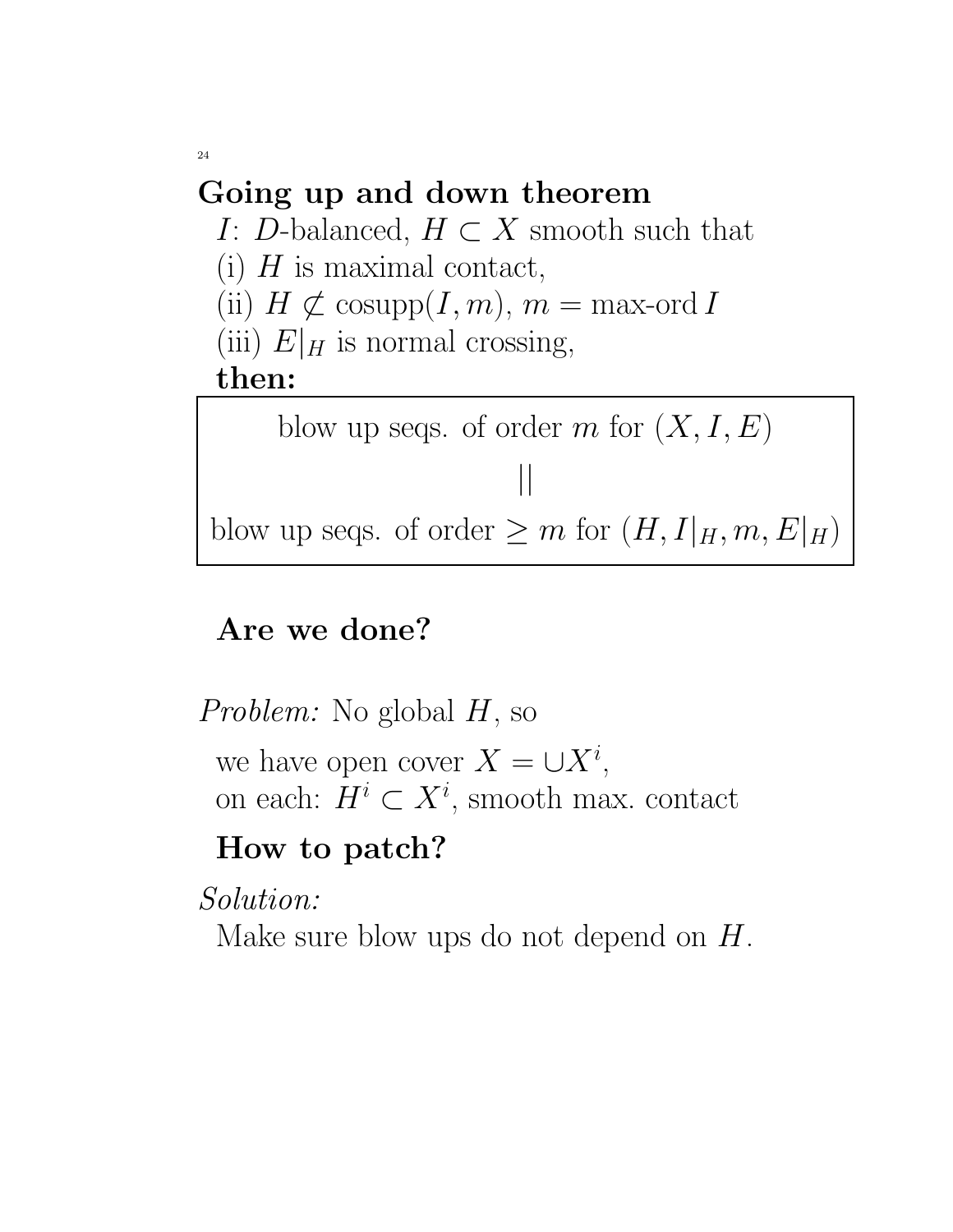$$
R = K[[x_1, \dots, x_n]], B \subset R \text{ ideal.}
$$
  
For any  $b_i \in B$  and general  $\lambda_i \in K$   
 $(x_1, \dots, x_n) \mapsto (x_1 + \lambda_1 b_1, \dots, x_n + \lambda_n b_n)$   
is an automorphism.

*Lemma.* For  $I \subset R$ , equivalent: (i)  $\boldsymbol{I}$  invariant under above automs. (ii)  $B \cdot D(I) \subset I$ , (iii)  $B^j \cdot D^j(I) \subset I \ \forall \ j.$ Proof of (iii)  $\Rightarrow$  (i): Taylor expansion  $f(x_1 + b_1, \ldots, x_n + b_n) =$  $=f(x_1,\ldots,x_n)+\sum_ib_i\frac{\partial f}{\partial x_i}$  $\frac{\partial J}{\partial x_i} +$  $+\frac{1}{2}$  $\frac{1}{2}\sum_{i,j}b_ib_j\frac{\partial^2 f}{\partial x_i\partial x_j}$  $\frac{\partial^2 J}{\partial x_i \partial x_j} + \ldots$ 

Definition. *I* is *MC-invariant* if  $MC(I) \cdot D(I) \subset I$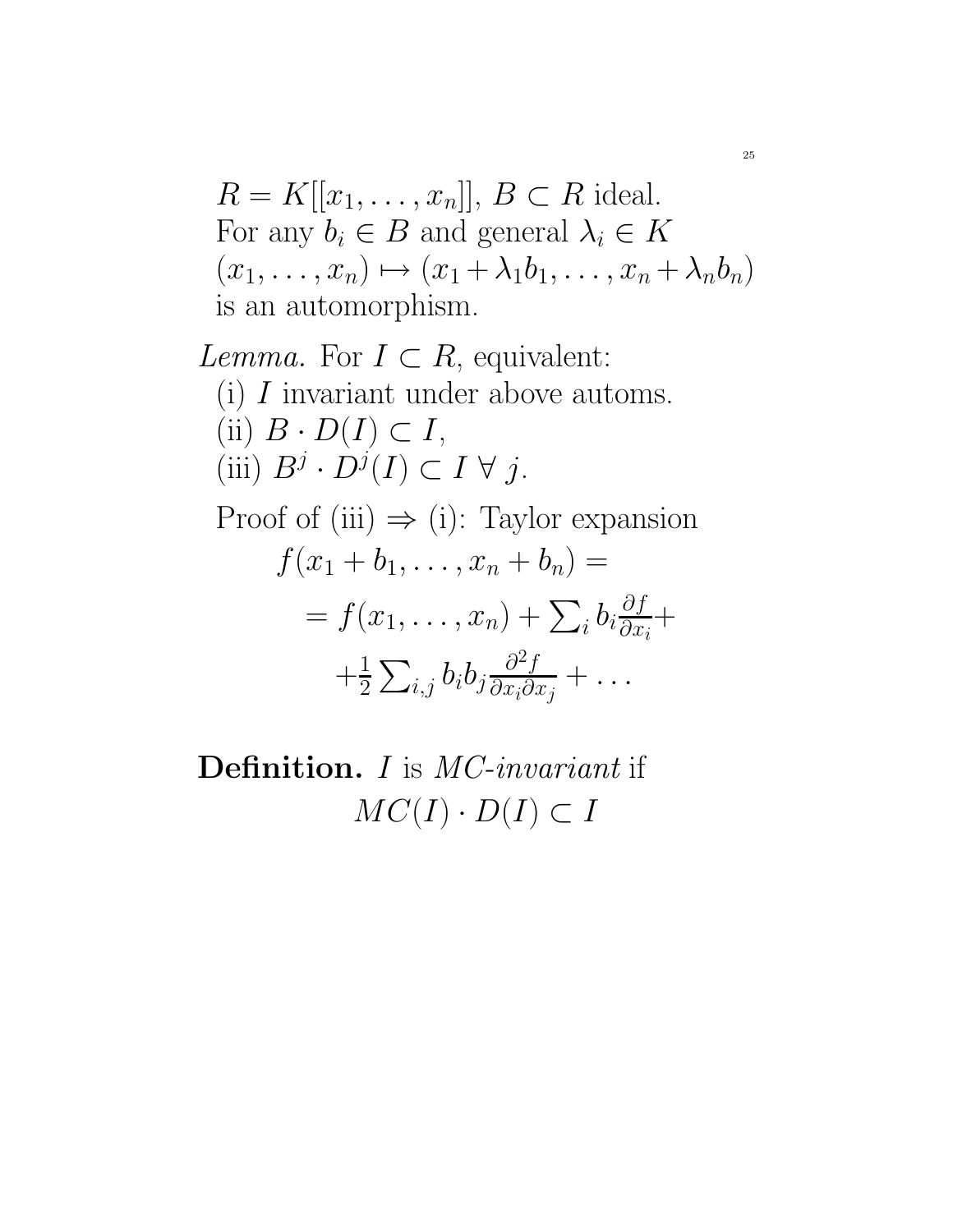#### Solution of Problem 5.

#### Theorem Assume:

 $I$  is MC-invariant,  $H, H' \subset X$  max. contact, smooth at x,  $H + E$  and  $H' + E$  both normal crossing **Then** there is  $\phi \in \text{Aut}(\hat{X})$ (where  $\hat{X}$  denotes completion) such that (1)  $\phi(\hat{H}) = \hat{H}'$  and  $\phi(\hat{E}) = \hat{E}$ ,  $(2) \phi^* \hat{I} = \hat{I}$  and  $\phi^* (\hat{I}|_{\hat{H'}}) = \hat{I}|_{\hat{H}},$  $(3)$  for any blow up sequence of order m  $(X_r, I_r, E_r) \rightarrow \cdots \rightarrow (X_0, I_0, E)$  $\phi$  lifts to  $\phi_i \in \text{Aut}(X_i \times_X \hat{X})$ which is identity on the center of the next blow up  $Z_i \times_X \overline{X}$ .

Proof: Pick  $x_2, \ldots, x_n$  and  $x_1, x'_1 \in MC(I)$ such that  $H = (x_1 = 0), H' = (x'_1 = 0),$ and  $E \subset (x_2 \cdots x_n = 0)$ Apply lemma to:  $(x_1)$  $(x'_1, x_2, \ldots, x_n) \mapsto (x'_1 + (x_1 - x'_1))$  $x_1', x_2, \ldots, x_n)$  $=(x_1, x_2, \ldots, x_n)$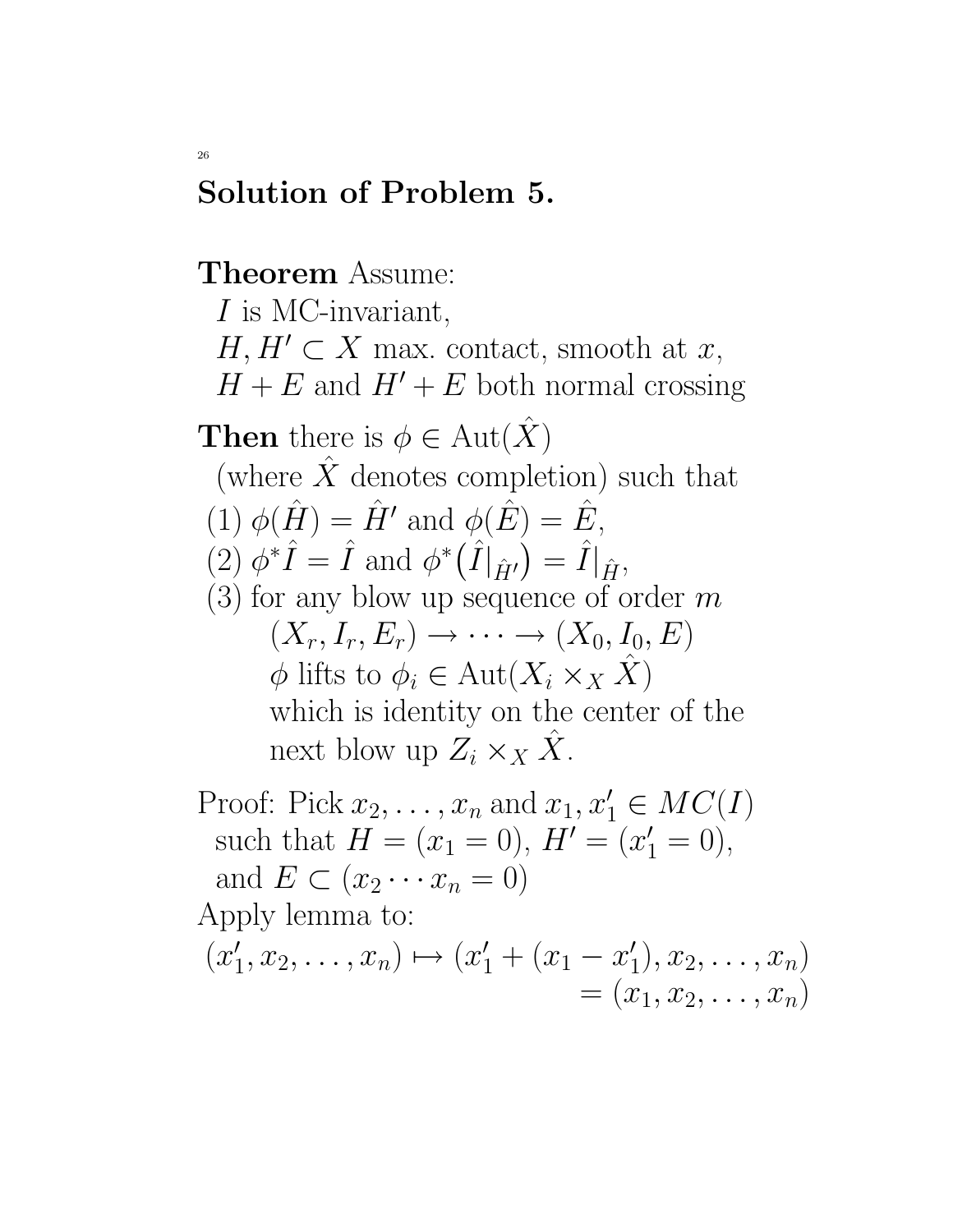### **Theorem.**  $W(I)$  is D-balanced and MC-invariant.

Proof. Remember that 
$$
W(I) =
$$
  
\n
$$
= (\prod_j (D^{m-j}(I))^{c_j} : \sum_j j \cdot c_j \ge m!).
$$
\nBy product rule  $D^s(W(I)) \subset$   
\n
$$
\subset (\prod_j (D^{m-j}(I))^{c_j} : \sum_j j \cdot c_j \ge m! - s).
$$
\nSince  $MC(W(I)) = MC(I) = D^{m-1}(I),$   
\n $MC(W(I))^s \cdot D^s(W(I)) \subset W(I).$ 

D-balanced: 
$$
(D^s(W(I)))^{m!} \subset W(I)^{m!-s}
$$
  
Fix  $\sum j \cdot c_j \ge m! - s$ , then

$$
\begin{aligned} \left(\prod_{j} (D^{m-j}(I))^{c_j}\right)^{m!} &= \prod_{j} (D^{m-j}(I)^{m!)^{c_j}} \\ &\subset \prod_{j} (D^{m-j}(I)^{m!/j})^{jc_j} \\ &\subset \prod_{j} (W(I))^{jc_j} \\ &= W(I)^{\sum j \cdot c_j} \subset W(I)^{m!-s} .\end{aligned}
$$

but this is weakly D-balanced:  $(D<sup>s</sup>(W(I)))$ <sup>m!</sup> is integral over  $W(I)^{m!-s}$ 2 solutions

(i) weakly D-balanced enough (Slide 33)

(ii) more work:  $W(I)$  is D-balanced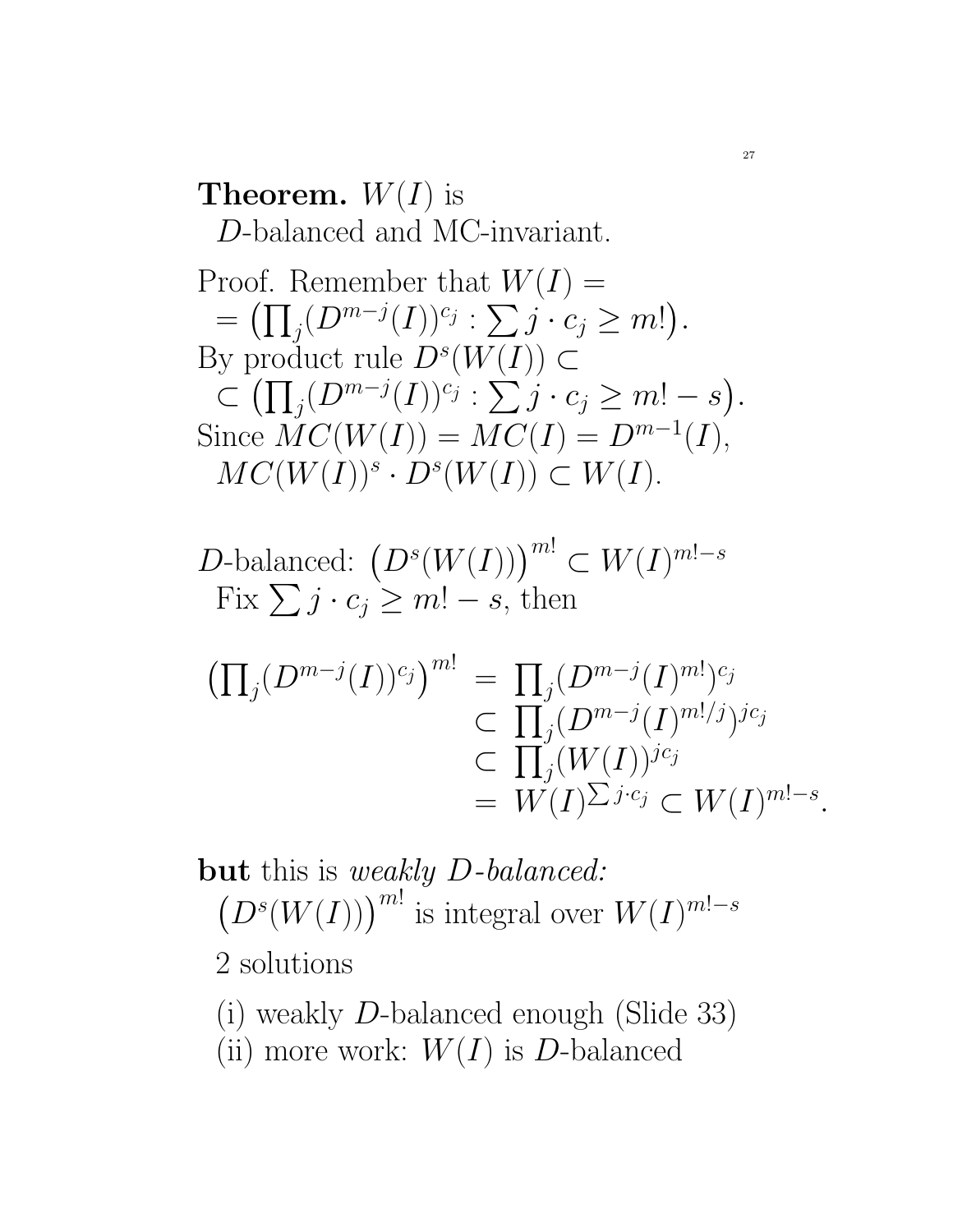Order reduction, marked ideals, dim  $=n-1$ ⇓

Order reduction, ideals, dim  $=n$ 

Start with  $(X, I, E)$ 

- Step 1. Replace I by  $W(I)$ , so assume: I is D-balanced and MC-invariant
- Step 2. (Local case): there is a smooth maximal contact H.
- Substep 2.1 (achieve  $H+E$  normal crossing) work with  $(E_i, I|_{E_i}, m, (E \setminus E_i)|_{E_i})$ use Going up to get: Supp  $E_i$  disjoint from cosupp $(I, m)$ . Note: get new divisors  $E_i$  but they are automatically normal crossing with any H
- Substep 2.2  $(H + E \text{ nc along cosupp}(I, m))$ restrict to  $H: (H, I|_H, m, E|_H)$ use induction and Going up and down.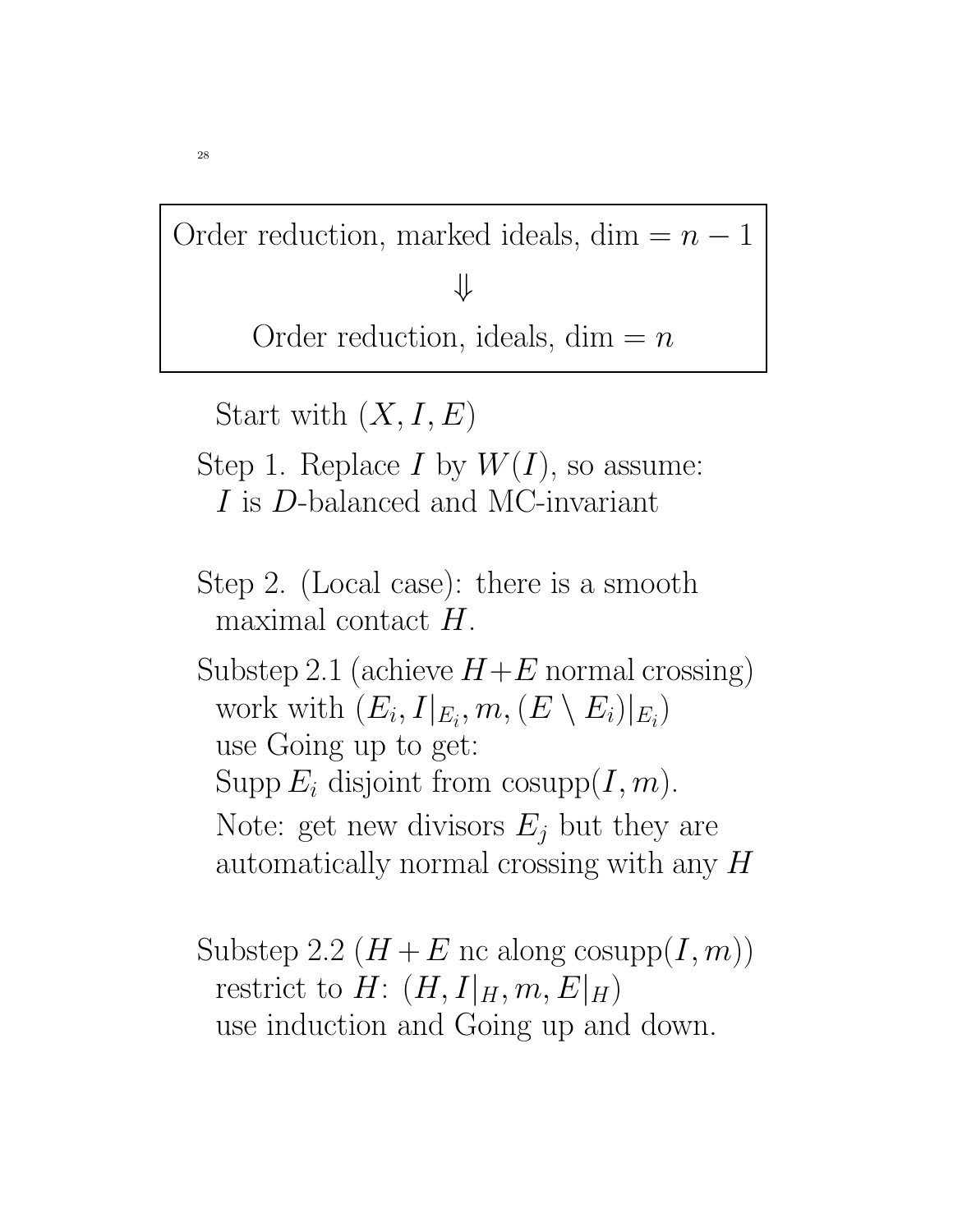Patching problem: If  $X = X^1 \cup X^2$ , we do the same over  $X^1 \cap X^2$ , but for blow ups whith centers over  $X^1\setminus X^2$  or  $X^2\setminus X^1$ we dont know in which order

Step 3. (Quasi projective case)  $C_j \subset X : j \in J$  all possible images of blow up centers for local order reductions.

Claim. L sufficiently ample,  $h \in L \otimes MC(I)$  general, then  $(h = 0)$  has smooth point on every  $C_j$ .  $\Rightarrow X = \bigcup_s X^s$  such that (i) smooth max. contact  $H^s \subset X^s \ \forall s$ , (ii) each  $X^s$  intersects each  $C_j$ . **Thus:** order reduction for each  $(X^s, I|_{X^s}, E|_{X^s})$ 

- (i) involves every blow up,
- (ii) with same total ordering.
- **Hence:** automatically globalizes.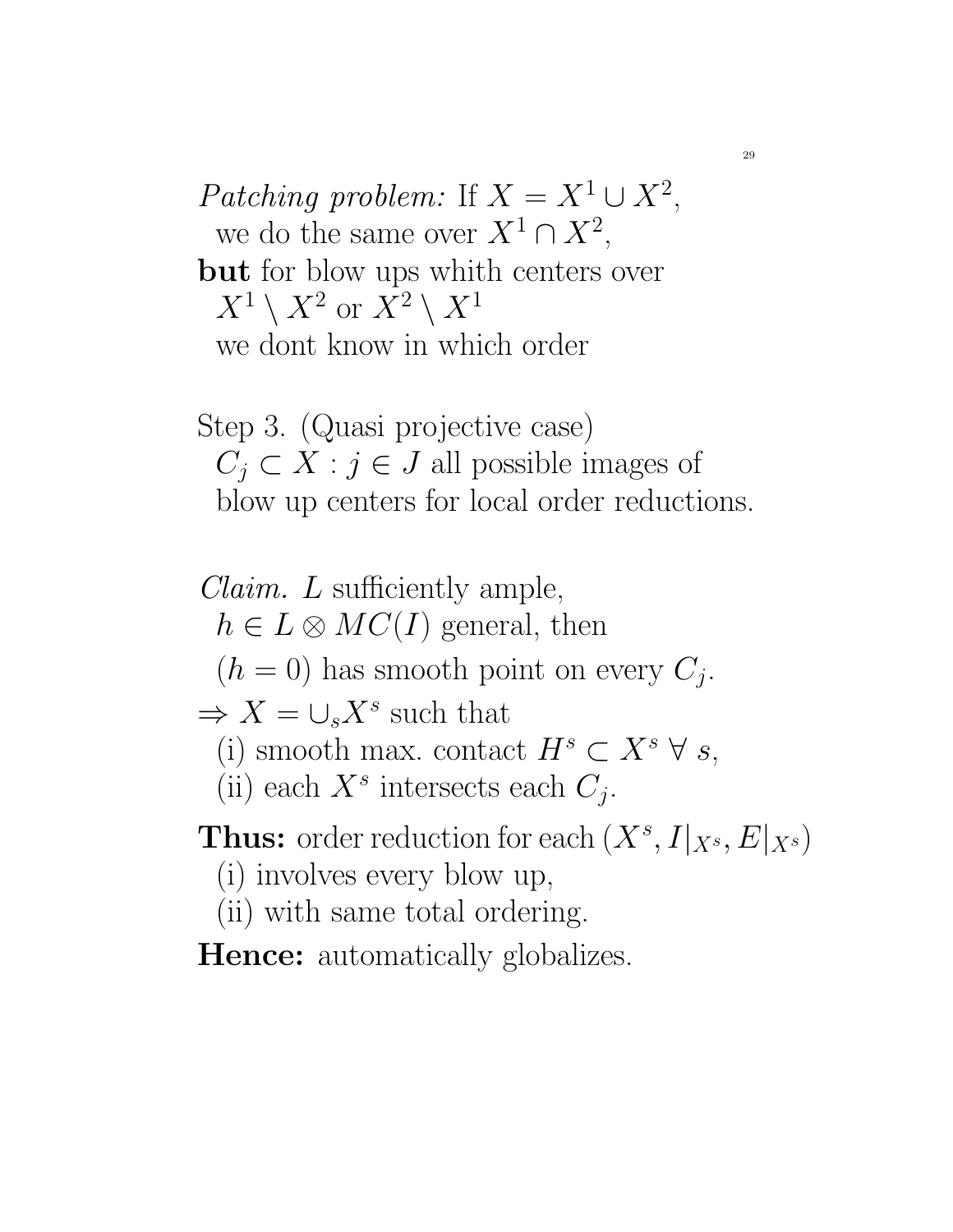Step 4. (Algebraic space) Write  $u: U \to X$  étale, U quasi projective order reduction for  $(U, u^*I, u^*E)$  plus étale invariance: descends to  $X$ .

(Note: we see that Step 3 was not needed)

30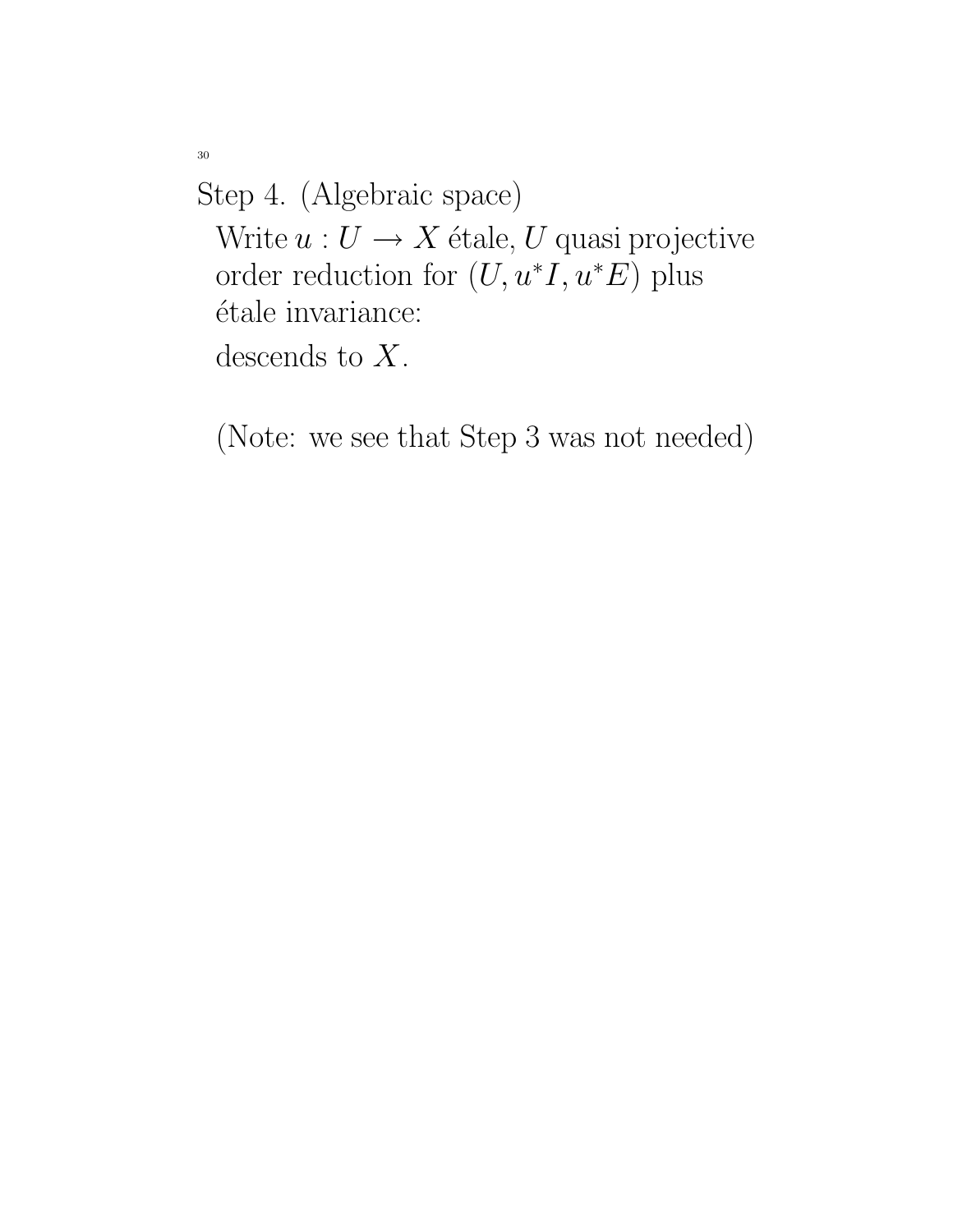Order reduction, ideals, dim  $=n$ ⇓ Order reduction, marked ideals,  $\dim = n$ 

Difference between  $\Pi_*^{-1}$  $\binom{-1}{*}I$  and  $\Pi_*^{-1}$  ${}^{-1}_*(I,m)$ : ideal of exceptional divisor. monomial part:  $M(I) :=$ largest  $\mathcal{O}_X(-\sum e_iE_i)\subset I$ nonmonomial part:  $N(I) := M(I)^{-1} \cdot I$ . Step 1. (Achieve max-ord  $N(I) < m$ ) This is just order reduction for  $N(I)$ . Why not go down to max-ord  $N(I) = 0$ ? Answer: Only mult  $\geq m$  blow ups allowed.

So if max-ord  $N(I) = s < m$ , we can blow up only points where ord  $I \geq m$ . Reduction trick:

$$
\operatorname{ord}_x J_1 \ge s \operatorname{ord}_x J_2 \ge m \Leftrightarrow \operatorname{ord}_x (J_1^m + J_2^s) \ge ms
$$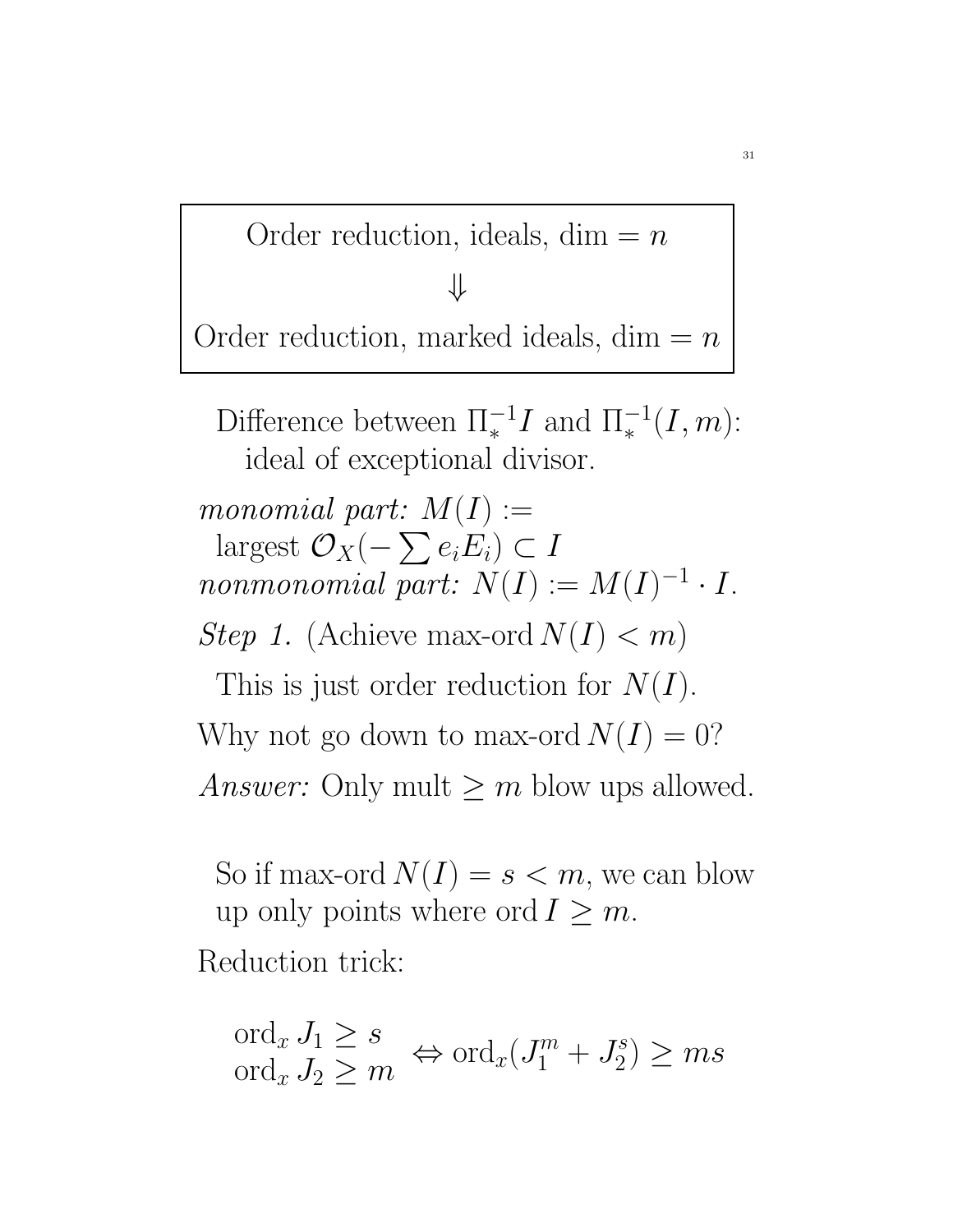*Step 2.* (Achieve max-ord  $N(I) = 0$ )

Apply order reduction to  $N(I)^m + I^s$ .

*Step 3.* (Take care of  $I = M(I)$ )

Substep 3.1 Blow up  $E_i$  with  $\operatorname{ord}_{E_i} M(I) \geq m$ .

Use index set order to make it functorial.

Substep 3.2 Blow up  $E_i \cap E_j$  with ord<sub> $E_i \cap E_j$ </sub>  $M(I) \geq m$ .

Check: new exceptional divisors have order  $\lt m$ .

Substep 3.3 Blow up  $E_i \cap E_j \cap E_k$  with ord<sub>Ei∩Ej∩Ek</sub>  $M(I) \geq m$ .

Check: new pairwise intersections have order  $\lt m$ .

etc.